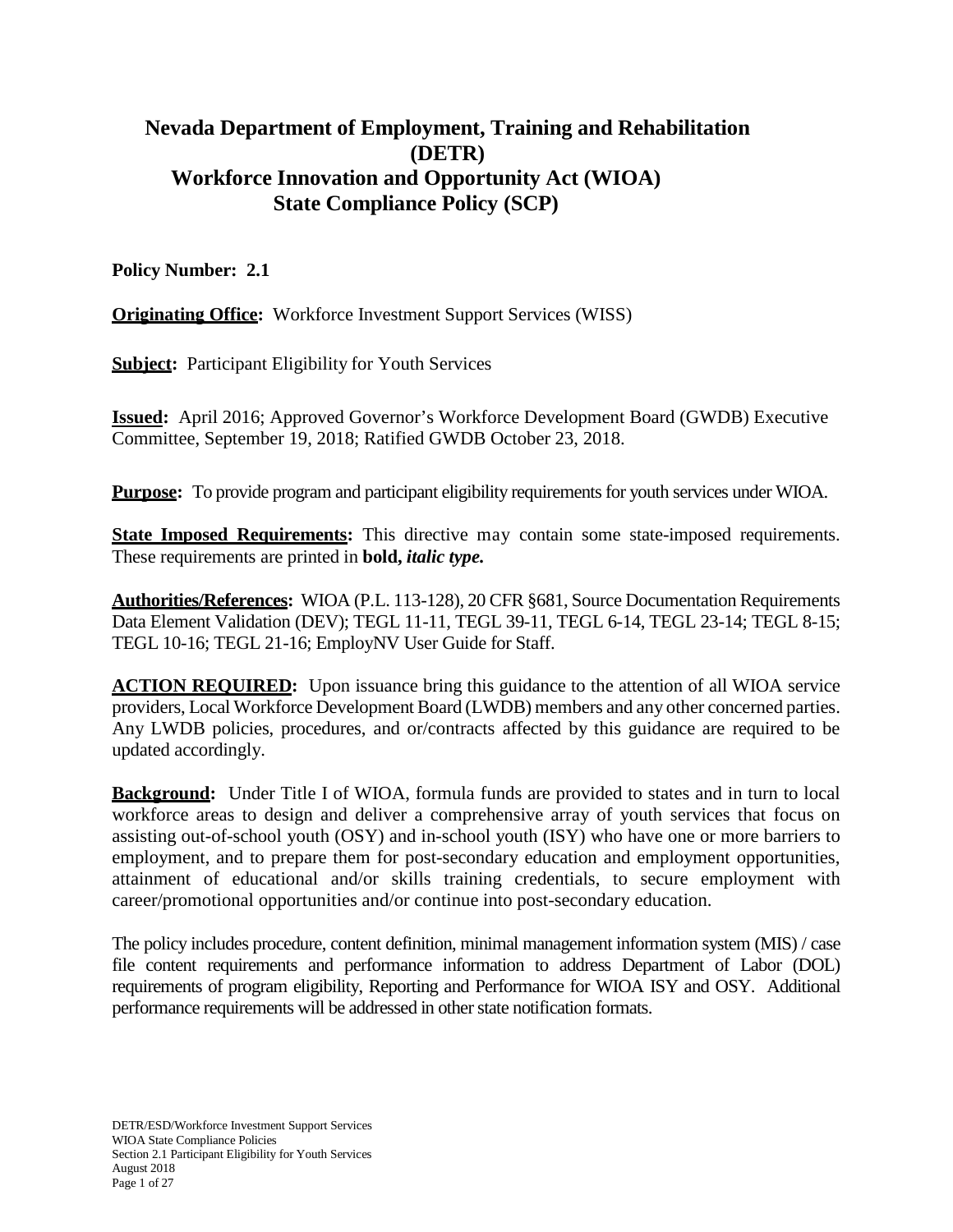# **Policy and Procedure: General Eligibility Requirements**

## **Birth Date/Age:**

Age eligibility is based on age at enrollment/participation. ISY applicants must be between the ages of 14 and 21 and OSY applicants between 16 and 24.

**NOTE:** Exception for youth with disabilities. Youth with disabilities who have an Individualized Education Program (IEP) may be enrolled as in ISY after the age of 21, if their state law allows them to be served by K-12 public school system beyond the age 21. (TEGL 21-16) *Per NRS, Nevada state law limits this exception to a maximum 22 years old. Reference NRS 388.5223- 388.5243 for additional details.*

## **Employment Authorization:**

A participant must be a U.S. citizen and/or authorized to work in the United States to receive WIOA services.

See<https://www.uscis.gov/i-9> for the most current list(s) of acceptable documentation.

## **Selective Service Registration:**

Male applicants born on or after January 1, 1960 must be registered with the U.S. Selective Service within 30 days of their  $18<sup>th</sup>$  birthday. This includes participants who turn 18 while participating in the program. Those who have not yet registered should be referred for registration prior to WIOA enrollment/participation at [https://www.sss.gov/Default.htm.](https://www.sss.gov/Default.htm)

Reference TEGL 11-11 which details the requirements for citizen and non-citizen applicants. *Local Boards must have written policy addressing Selective Service compliance.*

## **Provide Documentation on Social Security Number:**

While the state cannot require the collection of social security numbers per TEGL 5-08, it is highly encouraged to do so in order to use the quarterly wage recordsinformation in program performance reports to DOL.

#### **Individual With A Barrier to Employment:**

Across all titles, WIOA focus is on serving individuals with barriers to employment. To be eligible for WIOA OSY program, youth must meet one or more conditions per WIOA Sec.  $129(a)(1)(B)(iii):$ 

(I) A school dropout.

(II) A youth who is within the age of compulsory school attendance, but has not attended school for at least the most recent complete school year calendar quarter.

(III) A recipient of a secondary school diploma or its recognized equivalent who is a lowincome individual and is -

(aa) basic skills deficient; or

(bb) an English language learner.

(IV) An individual who is subject to the juvenile or adult justice system.

(V) A homeless individual (as defined in section 41403(6) of the Violence Against Women Act of 1994 (42 U.S.C. 14043e–2(6))), a homeless child or youth (as defined in section 725(2) of the McKinney-Vento Homeless Assistance Act (42 U.S.C. 11434a(2))), a runaway,

DETR/ESD/Workforce Investment Support Services in foster care or has aged out of the foster care system, a child eligible for assistance under

WIOA State Compliance Policies Section 2.1 Participant Eligibility for Youth Services August 2018 Page 2 of 27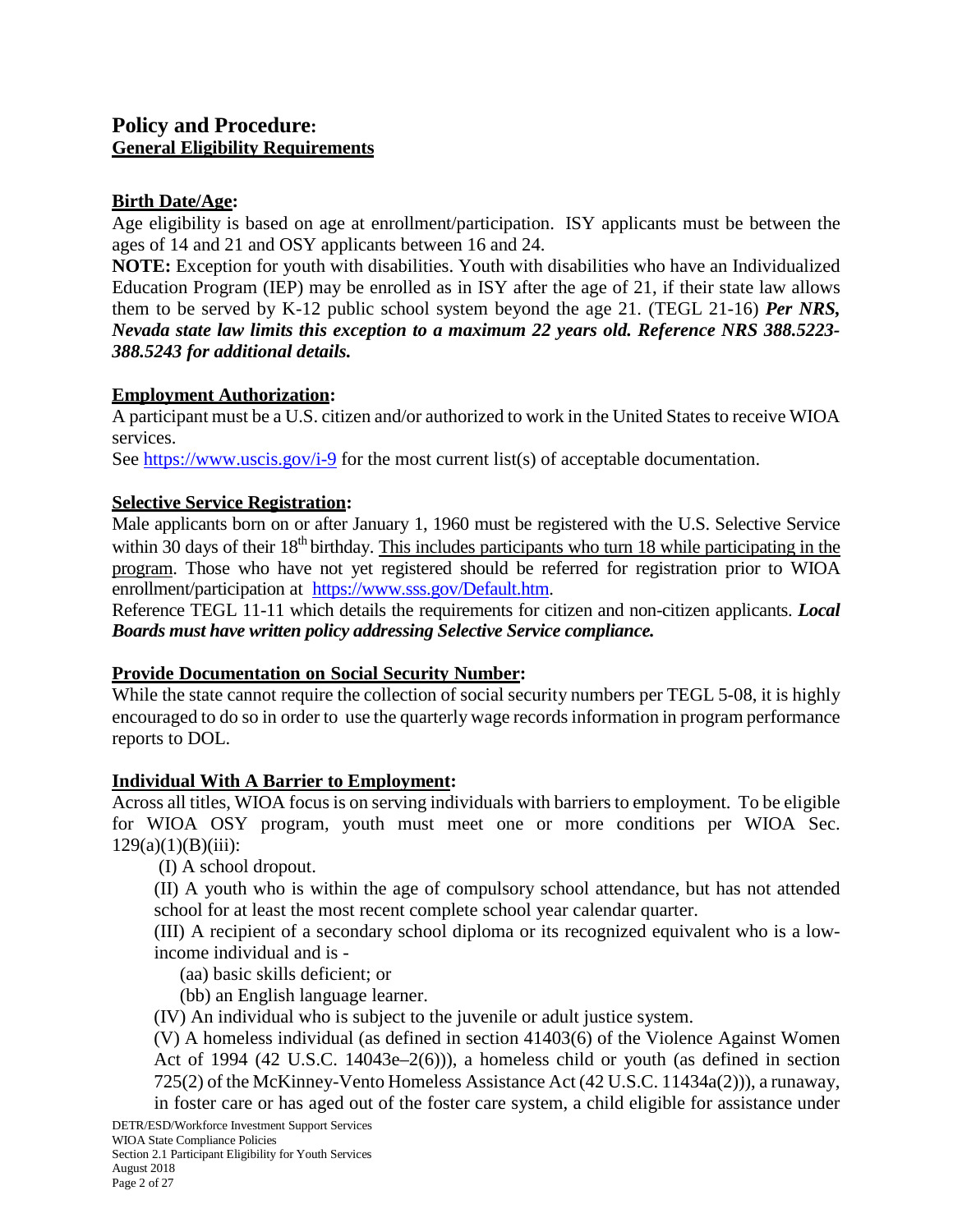section 477 of the Social Security Act (42 U.S.C. 677), or in an out of- home placement. (VI) An individual who is pregnant or parenting.

(VII) A youth who is an individual with a disability.

(VIII) A low-income individual who requires additional assistance to enter or complete an educational program or to secure or hold employment.

To be eligible for WIOA ISY program, youth must meet one or more eligibility barrier per WIOA Sec. 129(a)(1)(C)(iv):

(I) Basic skills deficient.

(II) An English language learner.

(III) An offender.

(IV) A homeless individual (as defined in section 41403(6) of the Violence Against Women Act of 1994 (42 U.S.C. 14043e–2(6))), a homeless child or youth (as defined in section 725(2) of the McKinney-Vento Homeless Assistance Act (42 U.S.C. 11434a(2))), a runaway, in foster care or has aged out of the foster care system, a child eligible for assistance under section 477 of the Social Security Act (42 U.S.C. 677), or in an out ofhome placement.

(V) Pregnant or parenting.

(VI) A youth who is an individual with a disability.

(VII) An individual who requires additional assistance to complete an educational program or to secure or hold employment.

(2) SPECIAL RULE - For the purpose of this subsection, the term ''low-income'', used with respect to an individual, also includes a youth living in a high-poverty area.

## **Registration and Enrollment/Participation**: **(20 CFR §681.320)**

Youth seeking more than minimal assistance from staff in taking the next steps toward self-sufficiency employment must be registered and determined eligible. Registration is the process for collecting information to support a determination of eligibility which includes the provisions of an objective assessment, development of an individual service strategy and participation in any of the 14 WIOA Youth program elements. Registration can be done electronically, through an interview, or through an individual's application.

Enrollment/Participation is the point at which the individual has been determined eligible for program services and has received or is receiving WIOA services other than self-service or informational service. Youth participants must receive an objective assessment and have an individual service strategy (ISS) developed based on the needs of the particular youth at time of participation.

(a) to participate in youth programs, participants must enroll in the WIOA youth program.

(b) Enrollment in this case requires:

(1) The collection of information to support an eligibility determination;

- (2) The provisions of an objective assessment;
- (3) Development of an individual service strategy; and
- (4) Participation in any of the fourteen WIOA youth program elements.

## **Eligibility and Definitions: In-School Youth (ISY): (20 CFR §681.220, WIOA Sec. 3(27), 129(a)(1)(C)) An individual who is:**

• Attending school *(as defined by State law; NRS 388),* including secondary and post-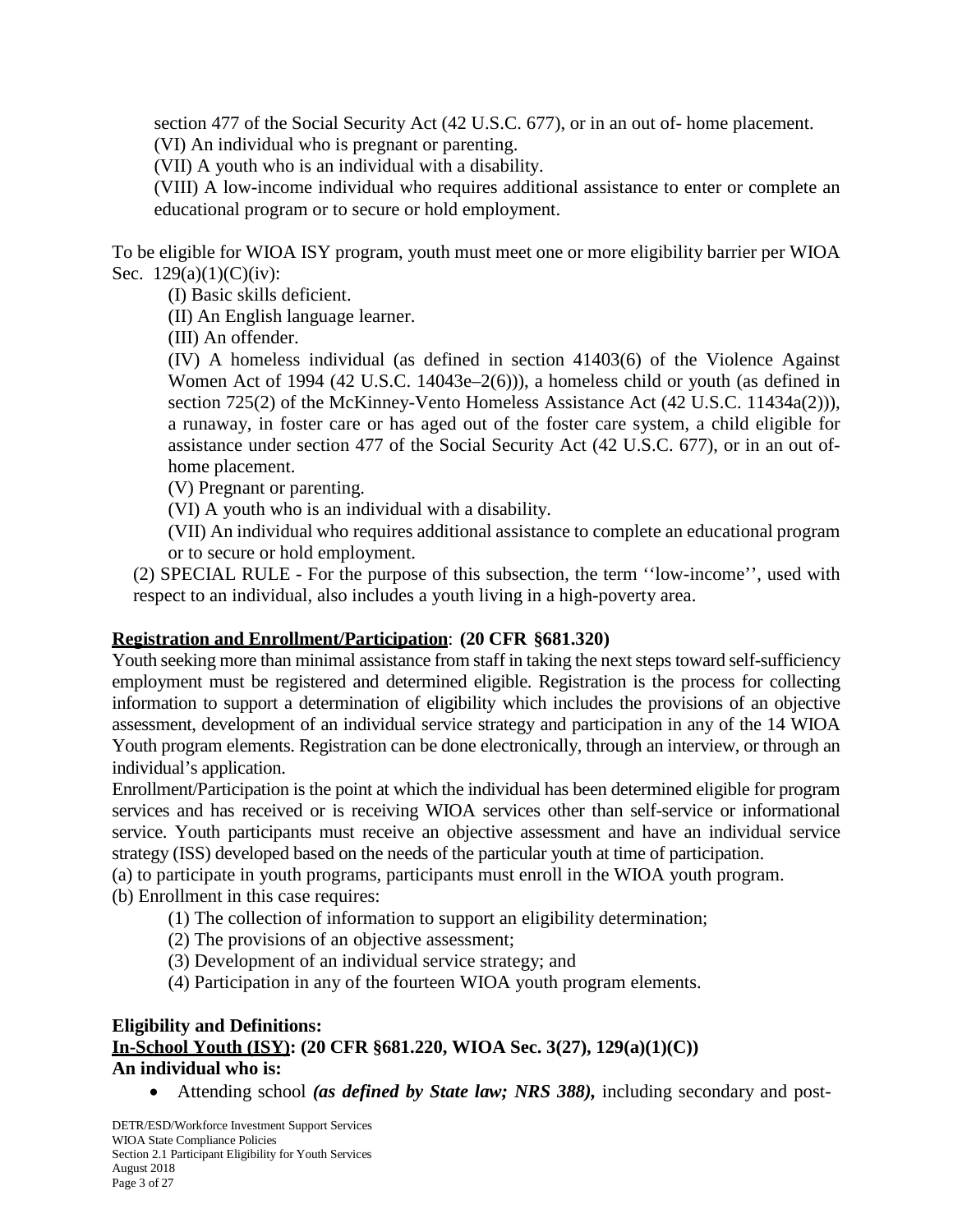secondary school;

- Not younger than age 14 or (unless an individual with a disability who is attending school under State law) older than 21 at the time of enrollment [Because age eligibility is based on age at enrollment, participants may continue to receive services beyond the age of 21 once they are enrolled in the program];
- A low-income individual [as defined by WIOA 3(36), or a youth who lives in a high poverty area WIOA Sec. 129(a)(2)]; **and** one or more of the following:
	- 1. Basic skills deficient [English, reading, writing, or computing skills below  $8<sup>th</sup>$  grade level on a generally excepted standardized test or does not speak English at a level necessary to function on the job, in the individual's family or in society].
	- 2. An English language learner [as defined in [WIOA] Sec. 203 (7)].
	- 3. An offender [3(38)].
	- 4. A homeless individual (as defined in Sec. 41403(6) of the Violence Against Women Act of 1994 (42 U.S.C. 14043e-2(6)), a homeless child or youth (as defined in Sec. 725(2) of the McKinney-Vento Homeless Assistance Act (42 U.S.C 11434a (2))), a runaway, in foster care or has aged out of the foster care system, a child eligible for assistance under Sec. 477 of the Social Security Act (42 U.S.C. 677), or in an out-of- home placement.
	- 5. An individual who is pregnant or parenting.
	- 6. A youth who is an individual with a disability [WIOA Sec. 3 (25)].
	- 7. An individual who requires additional assistance to complete an educational program or to secure or hold employment. [WIOA Sec.  $3(27)$  and  $129(a)(1)(C)$ ]. No more than five percent of ISY served in the local area may be deemed eligible because of the criteria described in #7. (WIOA Sec. 129(a)(3)(B).

## **NOTE:**

In each local area, not more than five percent of the individuals served as an ISY, may be persons who would not be covered individuals, except that the persons are not low-income individuals. (WIOA Sec.  $129(a)(3)(A)(ii)$ 

Determination of School Status whether a youth participant is an ISY or OSY is made at program participation/enrollment. Once the school status is determined, that status remains the same throughout the participation in WIOA youth program for purposes of reporting.

(TEGL 8-15) Under the WIOA youth program eligibility requirements, the term "school" refers to both secondary and postsecondary school. Therefore, an individual registered or attending either secondary school or post-secondary school (credit bearing) are considered ISY and must be between 14-21 years of age. The term "school dropout" refers to an individual who has dropped out of high school and not completed their high school diploma or equivalent. The term "school dropout" does not include individuals who have dropped out of postsecondary education.

TEGL 21-16; If a youth is enrolled in the WIOA youth program during the summer and is in between school years, the youth is considered an ISY if they are enrolled to continue school in the fall. If a youth is enrolled in the WIOA youth program between high school graduation and postsecondary education, the youth is considered an ISY if they are registered for postsecondary education (credit bearing classes), even if they have not yet begun postsecondary classes at the time of WIOA youth program enrollment. However, if a youth graduates high school and registers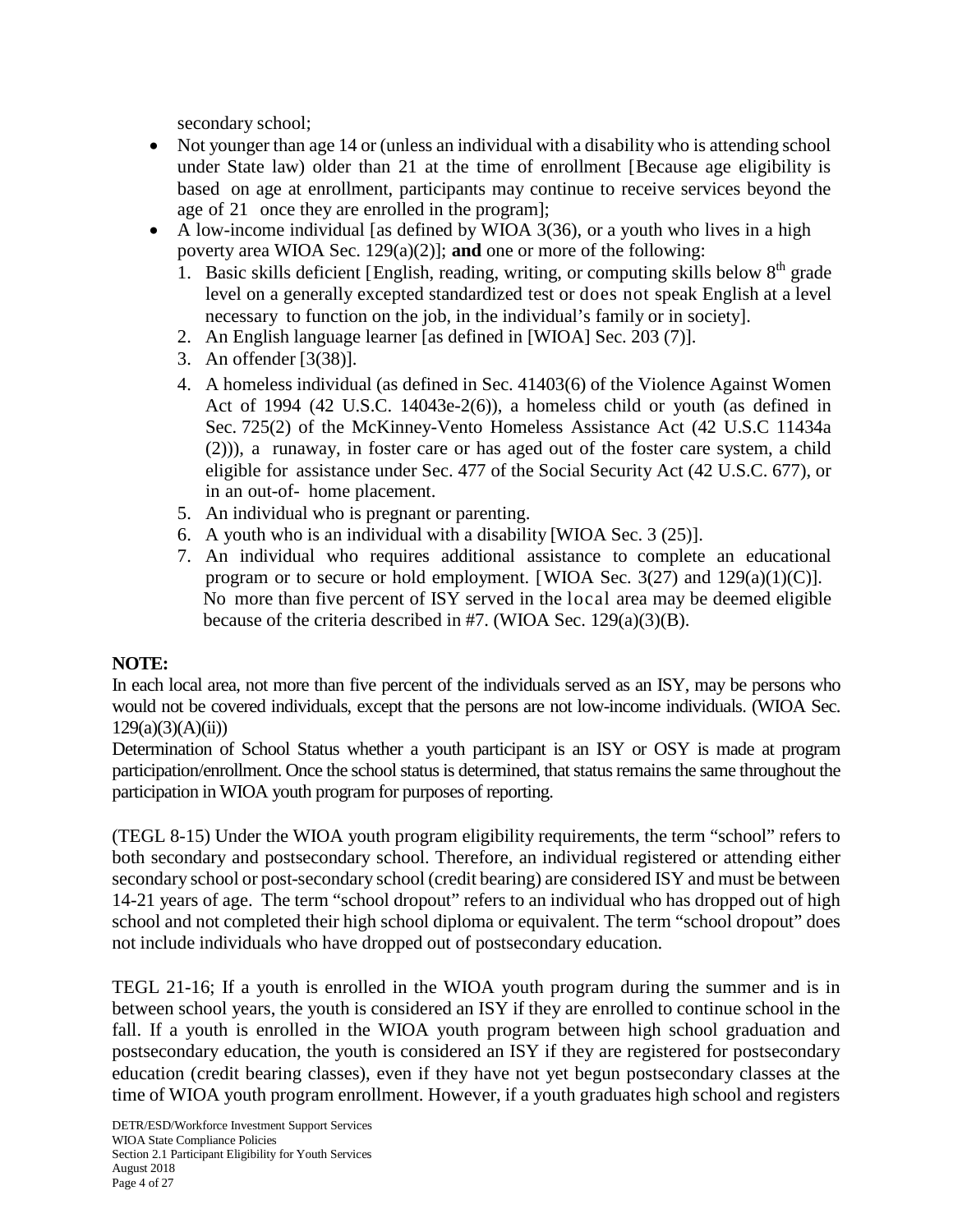for postsecondary education, is only enrolled in non-credit bearing postsecondary classes or does not ultimately follow through with attending postsecondary education, then such a youth would be considered an OSY if the eligibility determination is made after the point that the youth decided not to attend postsecondary education.

Youth with a disability who have an IEP may be enrolled as ISY through the age of *22 per NRS 388.5223.*

Youth attending High School Equivalency (HSE) programs, including drop out re-engagement programs funded by K-12 school system and classified by the school system as still enrolled in school are considered ISY. (Excludes Adult Education under title II of WIOA; YouthBuild and Job Corps programs are therefore considered OSY. (20 CFR § 681.230)

Homeschooling (WIOA Sec. 204); WIOA programs must classify ISY or OSY based on state or local educational agency. If the applicant has received educational service or participated in other school activities, they should be considered ISY. *If the applicant has not attended any school or received any educational services funded by the K-12 school system for the last quarter (9 weeks), meets the age requirements and provide proof with a copy of the Written Acknowledgement Letter, they should be considered OSY. (NRS 388D.020)*

A youth attending an alternative school at the time of enrollment is not a dropout. "Alternative school" is defined in *NRS 388.537, 388.820-388.874, 389.155*. However, if an individual who is out-of-school at the time of enrollment and subsequently placed in an alternative school or any school is an out-of-school youth for the purposes of the 75 percent expenditure requirement for out-of-school youth (20 CFR §681.240).

## **Out-Of-School Youth (OSY): (20 CFR §681.210, WIOA Sec. 3(46),129(a)(1)(B)) An individual who is:**

- Not attending any school (as defined under State law) **[***NRS 388***]**;
- Not younger than 16 or older than age 24; and [at the time of enrollment. Because age eligibility is based on age at enrollment, participants may continue to receive services beyond the age of 24 once they are enrolled in the program]; and one or more of the following:
	- 1. A school dropout [as defined by state law (a youth attending an alternative school at the time of enrollment is not considered a dropout)].
	- 2. A youth who is within the age of compulsory school attendance, [*aged 7-18 per NRS 392.040*], but has not attended school for at least the most recent complete school year calendar quarter. [ The school year calendar quarter is based on the local school district definition].
	- 3. A recipient of a secondary school diploma or recognized equivalent who is a lowincome individual **and** is
		- basic skills deficient [English, reading, writing, or computing skills below  $8<sup>th</sup>$  grade level on a generally excepted standardized test or does not speak English at a level necessary to function on the job, in the individual's family or in society]; **or**
		- an English language learner.
	- 4. An individual who is subject to the juvenile or adult justice system.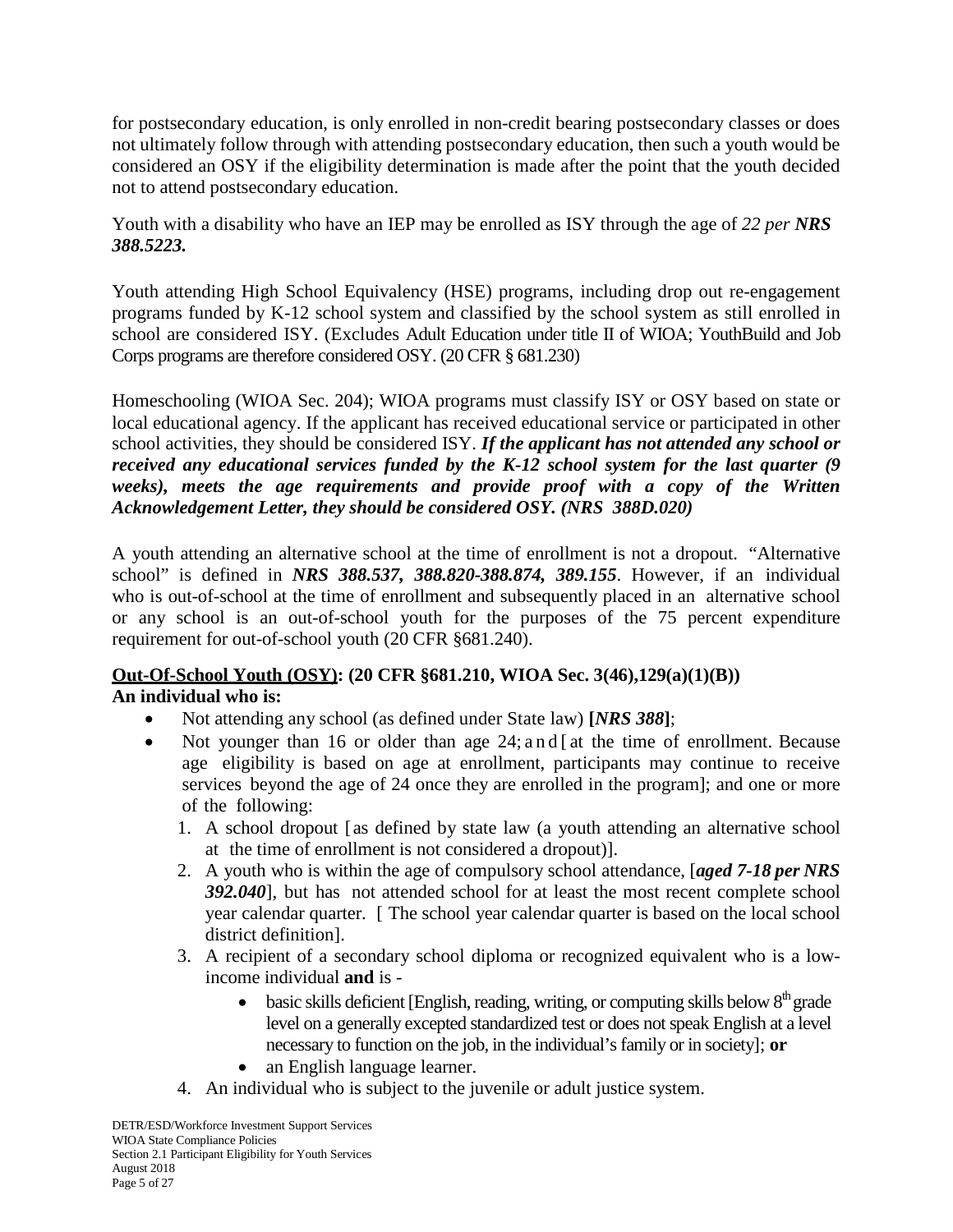- 5. A homeless individual (as defined in Sec. 41403(6) of the Violence Against Women Act of 1994 (42 U.S.C. 14043e-2(6)), a homeless child or youth (as defined in [WIOA] Sec. 725(2) of the McKinney-Vento Homeless Assistance Act (42 U.S.C 11434a(2)), a runaway, in foster care or has aged out of the foster care system, a child eligible for assistance under Sec. 477 of the Social Security Act (42 U.S.C. 677), or in an out-of- home placement.
- 6. An individual who is pregnant or parenting.
- 7. A youth who is an individual with a disability.
- 8. A low-income individual who requires additional assistance to enter or complete an educational program or to secure or hold employment. [as defined further in this policy].

**NOTE:** Determination of School Status whether a youth participant is an ISY or OSY is made at program participation/enrollment. Once the school status is determined, that status remains the same throughout the participation in WIOA youth program for purposes of reporting. Local WIOA youth programs must verify a youth's dropout status at the time of program enrollment per 20 CFR §681.240.

(TEGL 8-15) Under the WIOA youth program eligibility requirements, the term "school" refers to both secondary and postsecondary school. Therefore, an individual attending either secondary school or postsecondary school is considered ISY. The term "school dropout" refers to an individual who has dropped out of high school and not completed their high school diploma or equivalent. The term "school dropout" does not include individuals who have dropped out of postsecondary education.

(TEGL 21-16) If a youth is enrolled in the WIOA youth program during the summer and is in between school years, the youth is considered an ISY if they are enrolled to continue school in the fall. If a youth is enrolled in the WIOA youth program between high school graduation and postsecondary education, the youth is considered an ISY if they are registered for postsecondary education (credit bearing classes), even if they have not yet begun postsecondary classes at the time of WIOA youth program enrollment. However, if a youth graduates high school and registers for postsecondary education, is only enrolled in non-credit bearing postsecondary classes or does not ultimately follow through with attending postsecondary education, then such a youth would be considered an OSY if the eligibility determination is made after the point that the youth decided not to attend postsecondary education.

Those who are registered or enrolled, in credit bearing post-secondary classes, are considered attending/in school. If the youth is only enrolled in non-credit-bearing postsecondary classes, he/she would not be considered to be attending post-secondary education, so would there be classified as an OSY.

Youth attending High School Equivalency (HSE) programs, including drop out re-engagement programs funded by K-12 school system and classified by the school system as still enrolled in school are considered ISY. (Excludes Adult Education under title II of WIOA; YouthBuild and Job Corps programs and therefore are considered OSY) (20 CFR § 681.230).

Homeschooling (WIOA Sec. 204); WIOA programs must classify ISY or OSY based on state or local educational agency. If the applicant has received educational service or participated in other school activities, they should be considered ISY. If the applicant has not attended any school or received any educational services funded by the K-12 school system for the last quarter (9 weeks), meets the age requirements and provides proof with a copy of the Written Acknowledgement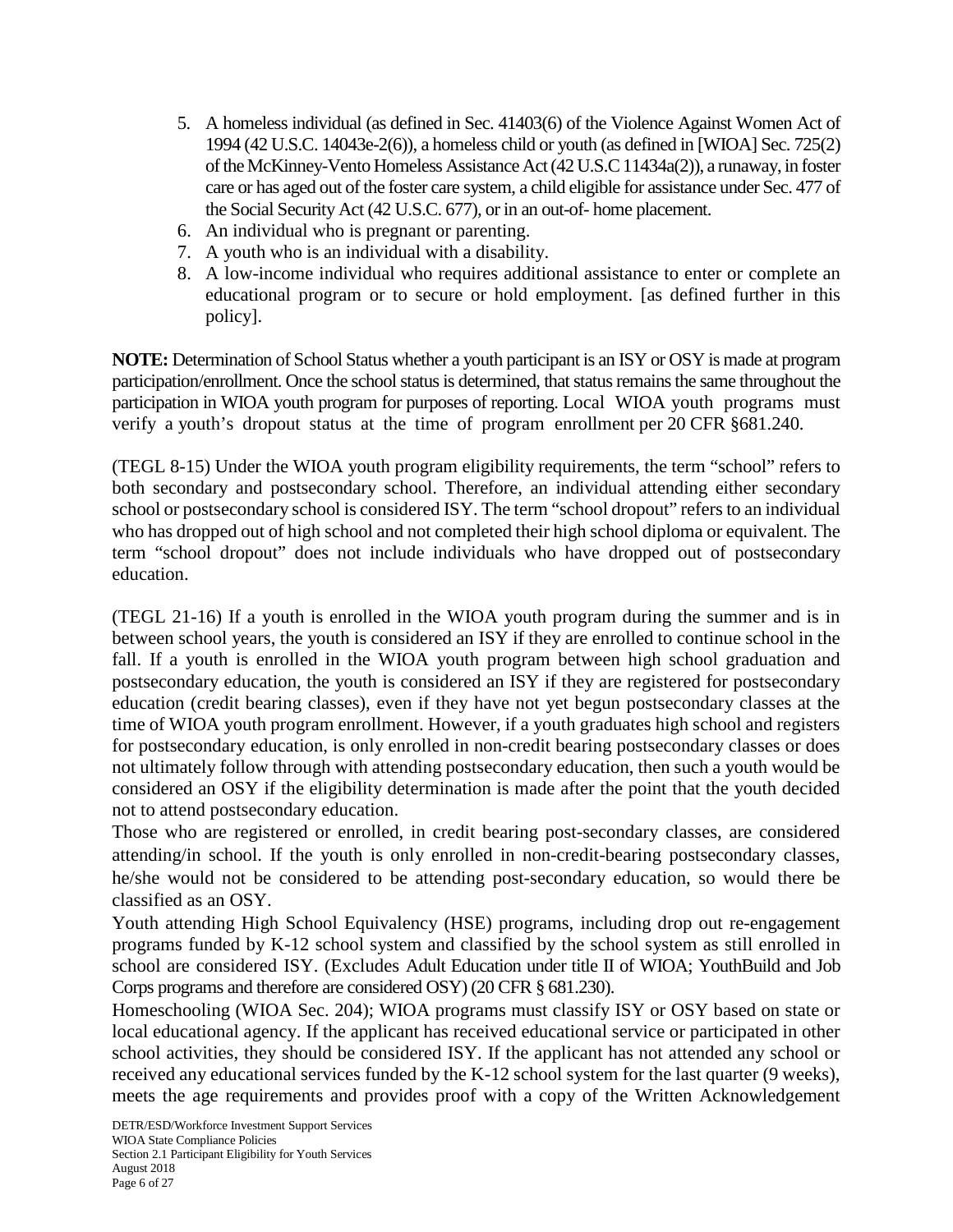## Letter, they should be considered OSY. (NRS 388D.020)]

A youth attending an alternative school at the time of enrollment is not a dropout. "Alternative school" is defined in *NRS 388.537, 388.820-388.874, 389.155*. However, if an individual who is out-of-school at the time of enrollment and subsequently placed in an alternative school or any school is an out-of-school youth for the purposes of the 75 percent expenditure requirement for out-of-school youth (20 CFR §681.240).

## **Low Income Eligibility Requirement: (20 CFR §681.210-280)**

- For OSY, only those youth who have a secondary school diploma or its recognized equivalent and are either basic skills deficient or an English language learner and youth who require additional assistance to enter or complete an educational program or to secure or hold employment must be low-income. All other OSY meeting OSY eligibility under 20 CFR  $\S 681.210(c)(1)$ , (2) and (4) through (7) are not required to be low income (WIOA Sec.  $129(a)(1)(iii)(I)-(II)$  and  $129(a)(1)(iii)(IV)-(VII)$ .
- All ISY must be low-income to meet the ISY eligibility criteria, except those who fall under the low-income exception as defined below. (20 CFR §681.250)
- WIOA allows a low-income exception for up to five percent of all WIOA youth participants who ordinarily would be required to be low-income for eligibility purposes. These participants must meet all other eligibility criteria for WIOA youth except for the low-income requirement. A program must calculate the five percent based on all youth served by the program in the local area WIOA youth program in a given program year. (20 CFR §681.250)
- In addition to the criteria in the definition of "low-income individual" in WIOA Sec. 3(36), a youth is low-income if they receive or are eligible for a free or reduced-price lunch under the Richard B. Russell National School Lunch Act (42U.S.C. 1751 et seq.) (20 CFR §681.270), or if they live in a high-poverty area. A "high poverty area" is a Census tract, a set of contiguous Census tracts, Indian Reservation, tribal land, or Native Alaskan Village or county that has a poverty rate of at least 25 percent as set every five years using American Community Survey 5-year data. (20 CFR §681.260, 681.270)
- For an individual with a disability, income level for eligibility purposes is based on the individual's own income rather than his or her family income. WIOA Sec. 3(36) (A)(vi) states that an individual with a disability whose own income meets the low-income definition in clause (ii) (income that does not exceed the poverty line or 70 percent of the lower living standard income level), but is a member of a family whose income exceeds this income requirement is eligible for youth services. (20 CFR §681.280)

## **Low Income Exception: (WIOA Sec. 129(a)(C)(3)(A)(ii), 20 CFR 681.250(c); TEGL 8-15; TEGL 21-16)**

WIOA allows a low-income exception where five percent of WIOA youth may be participants who ordinarily would be required to be low-income for eligibility purposes and meet all other eligibility criteria for WIOA youth except the low-income criteria. A program must calculate the five percent based on the percent of newly enrolled youth in the local area's WIOA youth program in a given program year who would ordinarily be required to meet the low-income criteria. It is not based on all youth since many of the OSY categories do not require low-income status.

## **Individual Who Requires Additional Assistance to Enter or Complete an Educational**

DETR/ESD/Workforce Investment Support Services WIOA State Compliance Policies Section 2.1 Participant Eligibility for Youth Services August 2018 Page 7 of 27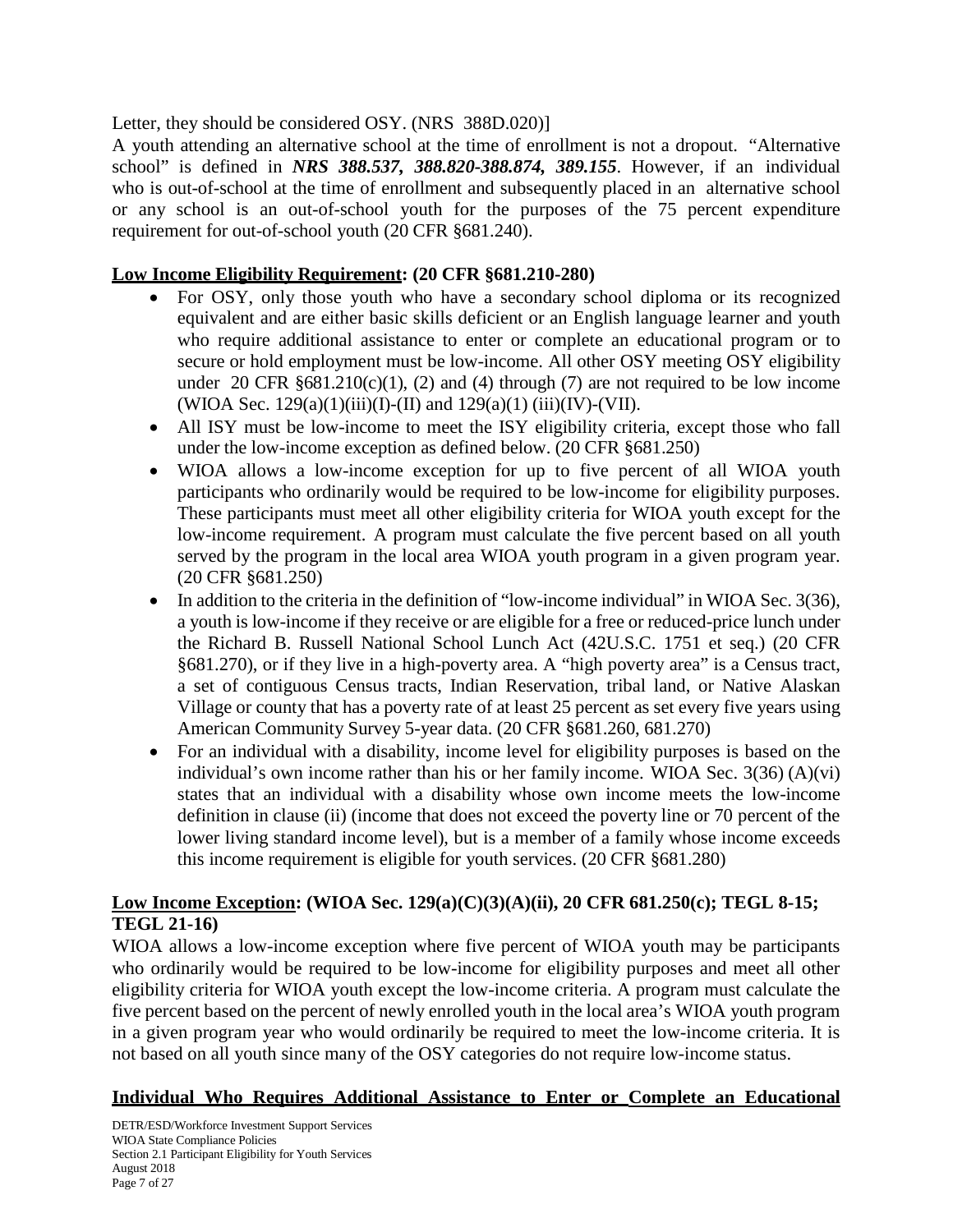**program, or to Secure or Hold Employment: (WIOA Sec. 129(a)(B)(VIII) & 129(a)(C)(VII), 20CFR §681.210(c)(3), 20 CFR §681.220,681.300 and 681.310).** 

**TEGL 8-15 & 21-16 require that the policy definition be reasonable, quantifiable, and based on evidence that the specific characteristic of the youth identified, objectively requires additional assistance.**

*The State has developed the following eligibility criteria for its definition of "An individual Who Requires Additional Assistance to Enter or Complete an Educational Program, or to Secure or Hold Employment".*

*A youth, regardless to ISY or OSY eligibility must be low income and must qualify for at least one of the following:*

- *1. Has repeated at least one secondary grade level or is one or more grade levels behind age appropriate level;*
- 2. Has a core GPA of less than 2.0 or is a postsecondary student deemed by a school official *to be on academic probation;*
- *3. Is at least two semester/four quarter credits behind the rate required to graduate from high school for each year of secondary education;*
- *4. Has a family history of chronic unemployment (during the two years prior to application, family members were unemployed longer than employed);*
- *5. Is an emancipated youth;*
- *6. Is a current or previous dropout that lacks a high school diploma/ high school equivalency or is deemed at risk of dropping out of school by a school official;*
- *7. Has been suspended two or more times from school or has been expelled;*
- *8. Has been referred to or is being treated by an agency for documented mental health or a substance abuse-related problem;*
- *9. Has experienced a recent traumatic event (within two years of application), is a victim of abuse, or resides in an abusive environment as documented by a school official or professional;*
- *10. Is a youth 16 years of age, or older, who meets one or more of the following criteria:*
	- *not held a full-time job for longer than six months;*
	- *has been fired from a job in the last six calendar months;*
	- *is currently unemployed, or has a poor or no work history and lacks work readiness skills necessary to obtain and retain employment as documented on the youth objective assessment; or*
	- *lacks occupational and/or educational goals.*

NOTE: Regardless to the above definitions: No more than 5% of ISY assisted may be eligible based on the additional assistance barrier. (WIOA Sec. 129(a)(3)(B), 20 CFR 681.310 TEGL 8-15). An OSY who requires additional assistance to enter or complete an educational program, or to secure and hold employment must also be low-income. 20 CFR §681.210(c)(9).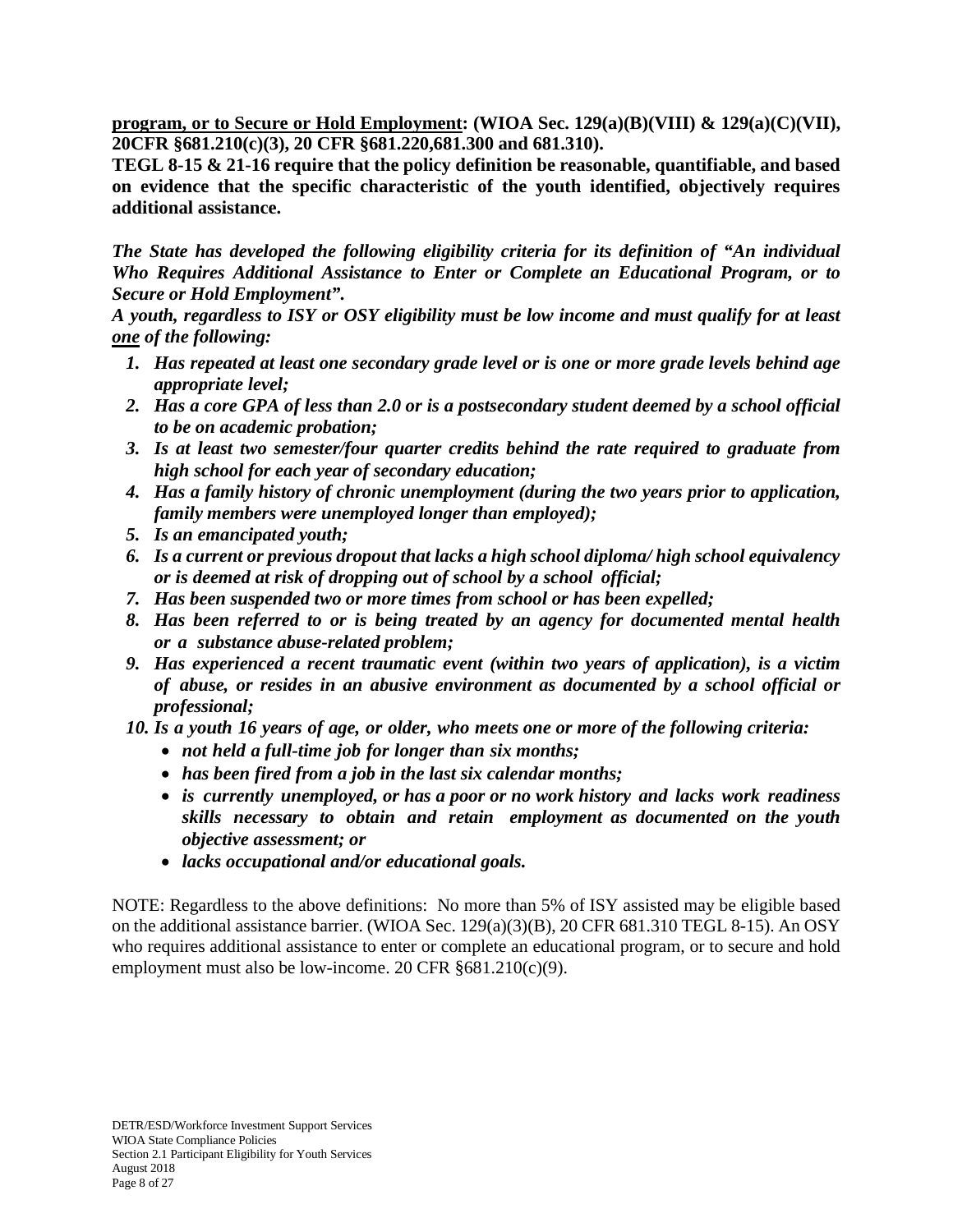# **Definitions**

## **Alternate Contact**:

Name and contact information of family or a friend in case the Case Manager cannot reach the participant. *It is recommended that at least three contacts be documented or per LWDB/Program policy.*

## **Alternate School:**

Reference *NRS 388.537, 388.820-388.874, 389.155*.

## **At-Risk Of Dropping Out Of School:**

As determined by school district records, policies or Personnel, a youth who is experiencing a lack of academic success; a youth who has a significant number of absences or erratic attendance, which result in the youth not benefiting from school; or a Youth who has behavior problems in the school setting.

## **Assessment/Initial Requirements**: **(WIOA Sec. 129(c)(1)(B); 20 CFR §681.290(c); TEGL 21-16)** Assessments should focus on strengths rather than just focusing on areas in need of improvement. Assessments must be valid, appropriate and provide reasonable accommodations for the target population. For purposes of the basic skills assessment portion of the objective assessment, local programs are not required to use assessments approved for use in the Department of Education's National Reporting System nor are they required to determine an individual's grade level equivalent or educational functioning level (EFL), although use of these tools is permitted. Rather, local programs may use other formalized testing instruments designed to measure skills-related gains. It is important that, in addition to being valid and reliable, any formalized testing used be appropriate, fair, cost effective, well-matched to the test administrator's qualifications, and easy to administer and interpret results. Alternatively, skills related gains may also be determined through less formal alternative assessment techniques such as observation, folder reviews, or interviews. The latter may be particularly appropriate for youth with disabilities given accessibility issues related to formalized instruments. A new assessment of a participant is not required if the provider carrying out such a program determines it is appropriate to use a recent assessment, within the last 6 months, of the participant conducted pursuant to another education or training program. In contrast to the initial assessment described above, if measuring EFL gains after program enrollment under the measurable skill gains indicator, local programs must use a National Reporting System approved assessment for both the EFL pre- and post-test to determine an individual's educational functioning level. Reference Career-Related Assessments TEGL 21-16.

**Attending Any School:** Defined as an individual attending any high school program seeking a high school diploma.

#### **Basic Skills Deficient**: **(WIOA Sec. 3(5), 20 CFR §681.290)**

WIOA Sec. 3(5) defines "basic skills deficient" as an individual: who has English reading, writing, or computing skills at or below the 8th grade (8.9 or lower) level. *It is expected that basic skills deficient will be determined using an objective, valid and reliable assessment, such as the Test for Adult Basic Education (TABE) or Comprehensive Adult Student Assessment System (CASAS).*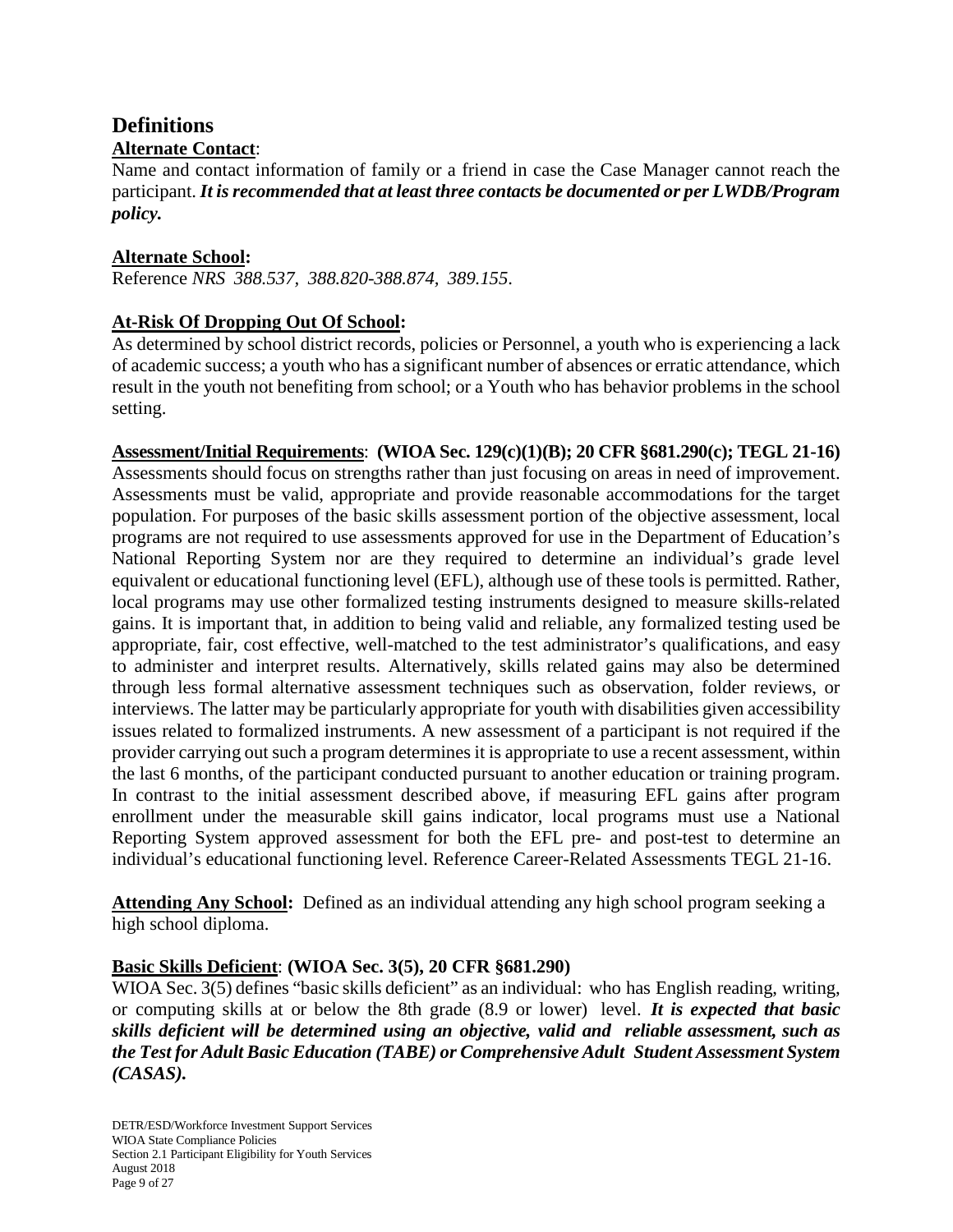#### **(20 CFR 681.290)**

(a) As used in §  $681.210(c)(3)[OSY]$ , a youth is "basic skills deficient" if he or she:

(1) Have English reading, writing, or computing skills at or below the  $8<sup>th</sup>$  grade level on a generally accepted standardized test; or

(2) Are unable to compute or solve problems, or read, write, or speak English at a level necessary to function on the job, in the individual's family, or in society.

(b) The State or LWDB must establish its policy on paragraph (a)(2) of this section in its respective State or local plan.

(c) In assessing basic skills, local programs must use assessment instruments that are valid and appropriate for the target population, and must provide reasonable accommodation in the assessment process, if necessary, for individuals with disabilities.

**NOTE:** *If service provides determine a participant is basic skills deficient, the ISS and case notes must identify the methods to reduce or alleviate the deficiency or deficiencies and record the benchmarks of improvement as appropriate in the MIS.*

*LWDB should have policy addressing the appropriate procedures to reduce or alleviate the identified deficiencies.*

## **Basic Skills Deficient Assessment Tools: (20 CFR §681.290(c))**

As referenced above, Local Boards must determine, *in policy*, generally accepted standardized tests that are valid and appropriate for the target population and which calculate the desired measures with set bench marks for assessment results.

## *Regardless of which assessment is used, documentation of the assessment and results must be maintained in the hard case file/MIS upload/link/scan/documents function and documented in the MIS case note.*

**Case Note:** Required documenting of participant eligibility criteria, need for services, identification of required barrier(s) to education/employment, progress through all provided eligible services such as: training, support needs, attendance, testing, attainment of Measurable Skill(s) Gain(s) (MSG) and credentials, holds, grades, completions, exits, and follow-up. Case notes are one of the comprehensive tools that document the participant's journey throughout the duration of the program. Case notes are used as a tool to help service providers organize and analyze the information gathered on participants and to communicate case management strategies. Recording case notes is critical because it weaves each service element into the comprehensive service plan.

## **Concurrent Enrollment: (20 CFR §681.430-440)**

(a) individuals who meet the respective program eligibility requirements may participate in adult and youth programs concurrently. Such individuals must be eligible under the youth or adult eligibility criteria applicable to the services received. Local program operators may determine, for these individuals, the appropriate level and balance of services under the youth and adult programs. (b) Local program operators must identify and track the funding streams which pay the costs of services provided to individuals who are participating in youth and adult programs concurrently, and ensure no duplication of services.

(c) Individuals who meet the respective program eligibility requirements for WIOA youth title I and title II may participate in title I youth and title II concurrently. A local program should determine the appropriate program for the participant based on the service needs of the participant and if the participant is career-ready based on an objective assessment of their occupational skills,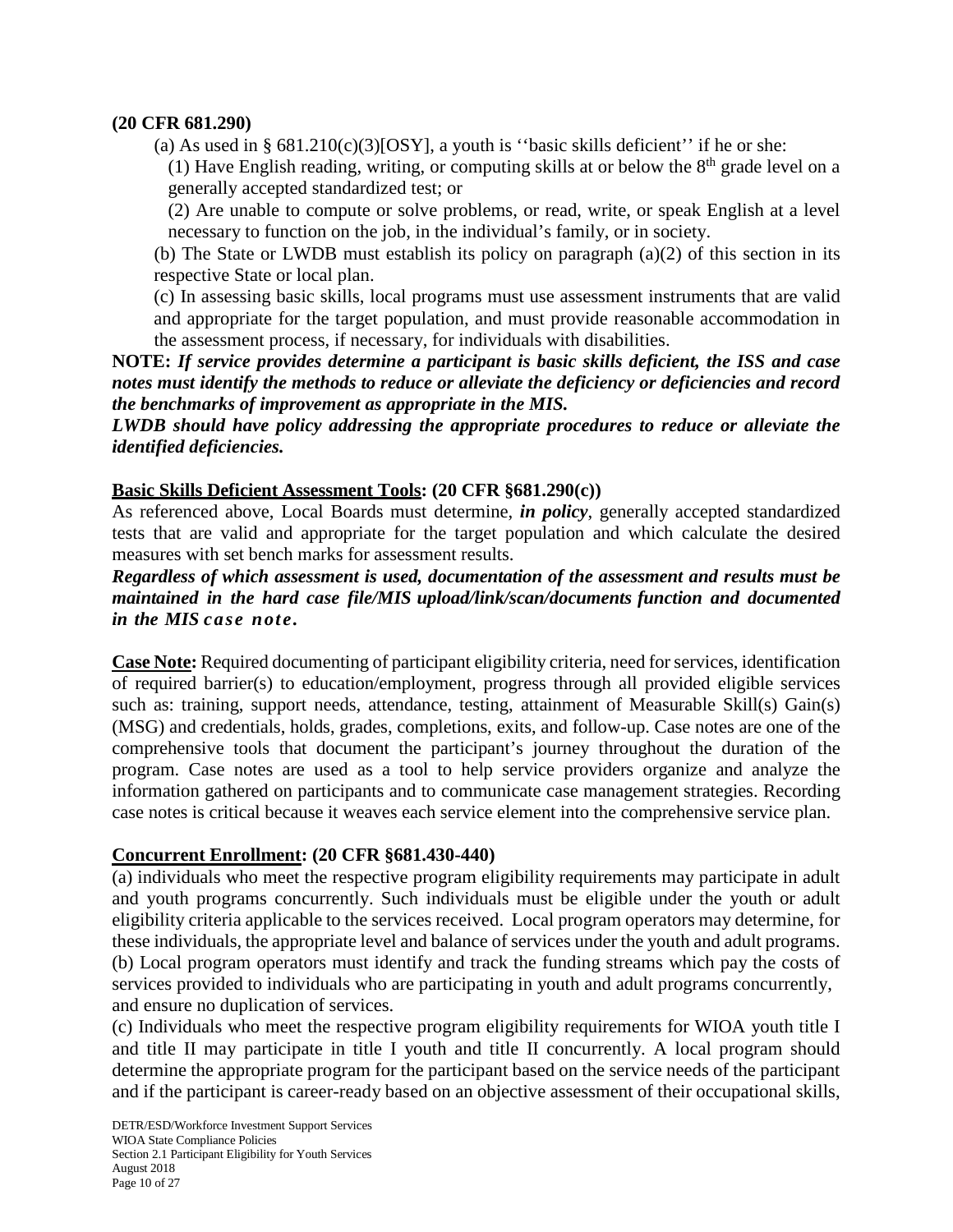prior work experience, employability, and participants needs as required in WIOA sec.  $129(c)(1)(A)$ .

## *LWDB must have policy or procedure describing what method will be to used and monitor these records in the MIS to maintain accurate reporting.*

## **Compulsory School Attendance: (20 CFR §681.210(c)(2))**

A youth who is within the age of compulsory attendance, but has not attended school for at least the most recent complete school year calendar quarter based on how the local school district defines its school year quarters.

Except as otherwise provided by law, each parent, custodial parent, guardian or other person in the State of Nevada having control or charge of any child between the ages of 7 and 18 years shall send the child to a public school during all the time the public school is in session in the school district in which the child resides unless the child has graduated from high school. (NRS 392.040)

#### **Cultural Barriers:**

If the participant, at program entry, perceives him or herself as possessing attitudes, beliefs, customs or practices that influence a way of thinking, acting or working that may serve as a hindrance to employment. (WIOA Participant Individual Record Layout (PIRL))

## **Data Collection Requirements/Recordkeeping: (WIOA Sec 185; 20 CFR §683.220; Reference SCP 5.4)**

Section 185 of WIOA requires recipients of Title I to keep records that are sufficient to permit the preparation of reports required by Title I and to permit the tracing of funds to a level of expenditure adequate to ensure that the funds have not been spent unlawfully. All information required by federal, state, and local reporting requirements must be collected for each youth participant, including documentation of each eligibility piece, employment authorization, those required by DOL's Data Element Validation, forms identifying participation/costs toward the individual's training, support services or incentive payments and as required for the types of service the individual has received. Each item data point must be clearly defined in case notes. The MIS contains upload/link/scan documentation capabilities. Verify buttons which result in a dropdown table are strategically placed within the system. The upload associated with the MIS, or hard case file document(s) must be legible and match SCP requirements and verify table selection. *Legible back up documentation to substantiate eligibility must be kept in hard case or MIS file and available upon request and/or during monitoring.*

*The local boards are required to establish written policy for data collection and handling to ensure the quality and integrity of data over time. This includes standards for data verification, data validation and data security.* The purpose is to ensure resulting electronic databases, participant files and reports are certifiably accurate up to and including participant exit and through all storage requirements.

#### **Documentation:**

Physical evidence, such as records, certificate and identification cards which can be photocopied and are obtained during the verification process or during participation and is maintained in participant files/MIS. Such evidence would be copies of documents, completed telephone/document inspection forms, signed self-certification, applicant statement or case notes as appropriate.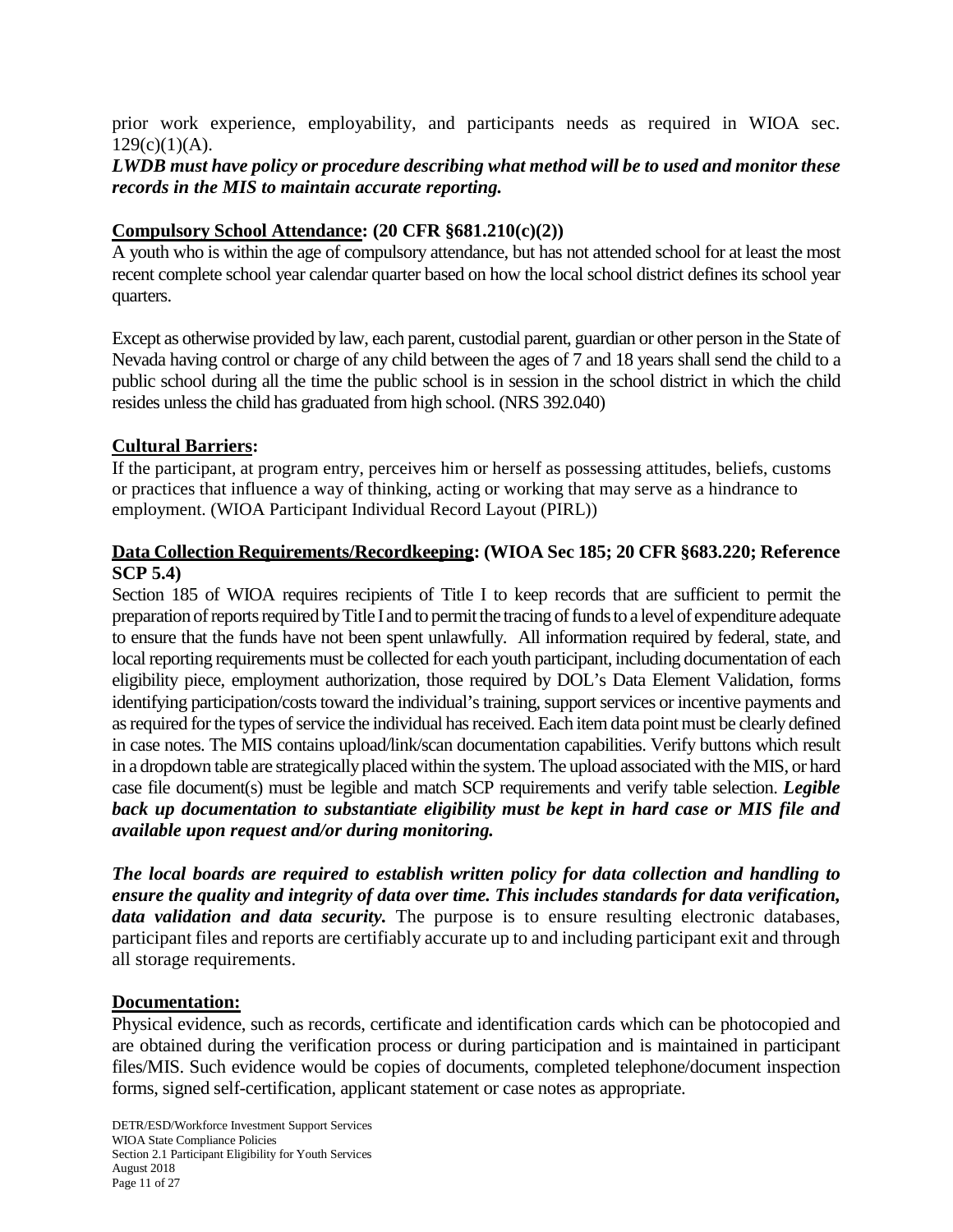## **Drop Out Status: (WIOA Sec. 3(54);20 CFR §681.240, TEGL 8-15)**

The term School Dropout means an individual who is no longer attending any school and who has not received a secondary school diploma or its recognized equivalent. Local WIOA youth programs must verify a youth's dropout status at the time of WIOA youth program enrollment. A youth attending an alternative school at the time of enrollment is not a dropout. States must define ''alternative school'' in their State Plan. The definition should be consistent with their State Education Agency definition, if available. An individual, who is out- of-school at the time of enrollment and subsequently placed in an alternative school or any school, is an out-of-school youth for the purposes of the 75 percent expenditure requirement for out-of-school youth.

## *The State defines alternative school as outlined in NRS 388.537, 388.820-388.874, 389.155.*

NOTE: The term school dropout does not include individuals who have dropped out of postsecondary education.

## **Education Offered Concurrently With and in the Same Context as Workforce Preparation Activities and Training for a Specific Occupation or Occupational Cluster: (WIOA Sec. 129(c)(2)(E), 20 CFR §681.630, TEGL 21-16)**

This program element reflects the integrated education and training model and describes how workforce preparations activities, basic academic skills, and hands-on occupational skills training are to be taught within the same time frame and connected to training in a specific occupation, occupational cluster, or career pathway.

## **Employability:**

A demonstrated level of knowledge, skills, abilities, work behaviors and attitudes necessary to compete successfully in the labor market.

# **Employed at Participation:**

An individual employed at the date of participation who did any work at all as a paid employee, in his or her own business, profession or farm, worked as an unpaid worker in an enterprise operated by a member of the family, or is one who was not working, but has a job or business from which he or she was temporarily absent because of illness, bad weather, vacation, labor-management dispute, or personal reasons, whether or not paid by the employer for time-off, and whether or not seeking another job.

# **English Language Learner: (WIOA Sec. 3(21), 203(7))**

The term ''English language learner'' when used with respect to an eligible individual, means an eligible individual who has limited ability in reading, writing, speaking, or comprehending the English language, and -

(A) whose native language is a language other than English; or

(B) who lives in a family or community environment where a language other than English is the dominant language.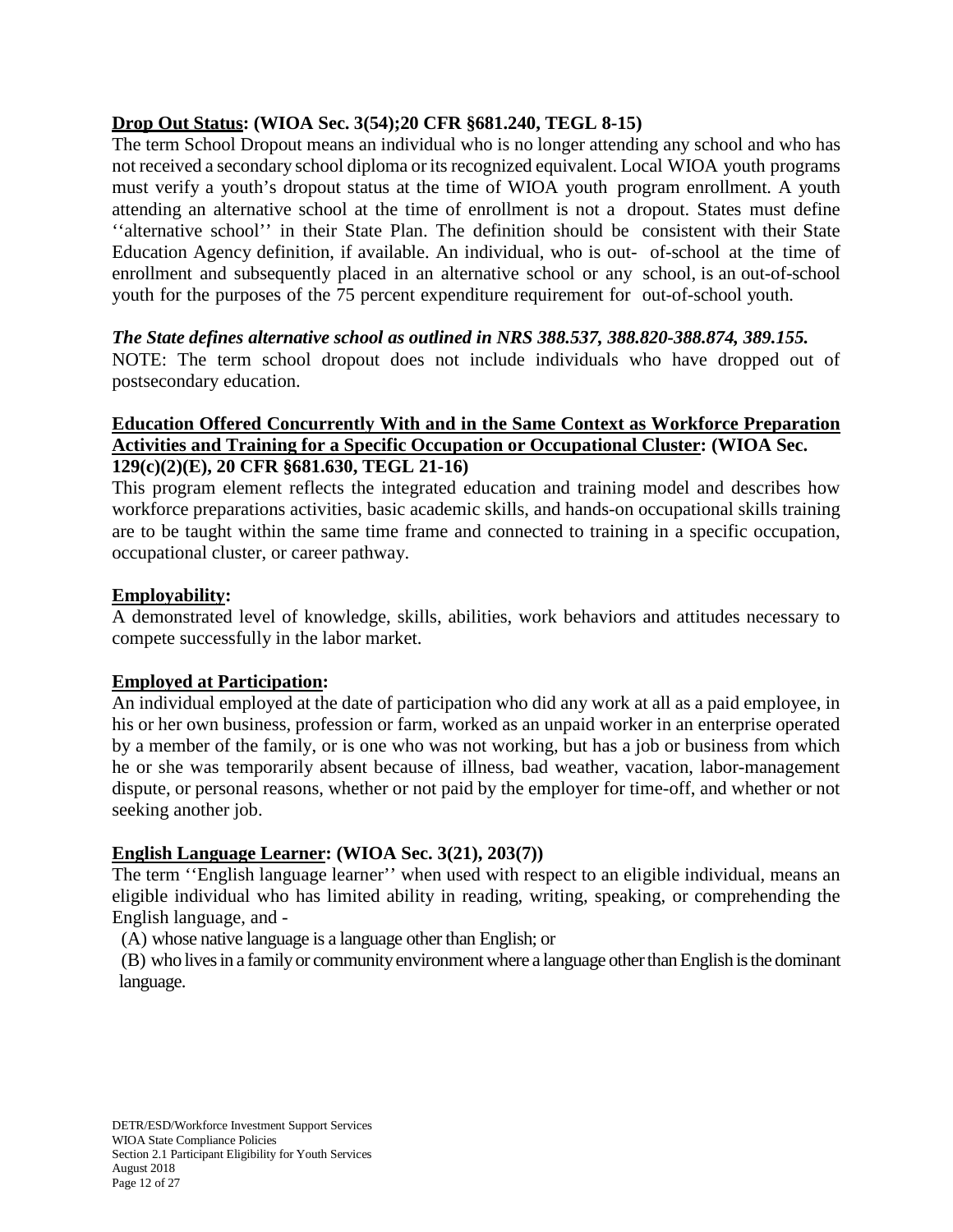## **Family: (TAG 14-1)**

The term "family" is defined in Section 101(15) as two or more persons related by blood, marriage, or decree of court, which are living in a single residence, AND are included in one or more of the following categories:

- A husband, wife, and dependent children
- A parent or guardian and dependent children
- A husband and wife
- Domestic partners registered with the State of Nevada

"Dependent children" as referenced above shall include those children living in a single residence with parent(s) or guardian(s) and who DO NOT meet the definition of "independent child" based on the Free Application for Federal Student Aid (FAFSA) guidelines.

## **Family Income:**

WIOA includable income received by all members of the family during the six-month period prior to application/registration, annualized by multiplying the six-month income by two (6-month income x 2). The composition of the family is determined as of the date of the application/registration. Reference Family definition above and WIOA Sec. 3(13), 129(a)(2), TEGL 21-16. *LWDB's should have written policy as to includable and excludable forms of income to calculate low income eligibility.*

## **Foster Care Youth: (20 CFR §681.210-220; TEGL 21-16)**

An individual in foster care or who has aged out of the foster care system or who has attained 16 years of age and left foster care for kinship guardianship or adoption, a child eligible for assistance under section 477 of the Social Security Act (42 U.S.C. 677), or in an out-of-home placement. This includes youth who were formerly in foster care, but may have returned to their families before turning 18.

## **Governors Special Barriers to Employment:**

Field in EmployNV. Nevada has not defined this term and it is not in use at this time.

## **Homeless: (WIOA Sec. 3(25), 129(a)(1), Section 725(2) of the McKinney-Vento Homeless Assistance Act)**

The term homeless, homeless individual or homeless person includes:

An individual who lacks a fixed, regular, and adequate nighttime residence; and includes:

1. Children and youth who are sharing the housing of other persons due to loss of housing, economic hardship, or a similar reason; are living in motels, trailer parks, or camping grounds due to the lack of alternative adequate accommodations; are living in emergency or transitional shelters; are abandoned in hospitals; or awaiting foster care placement;

2. Children and youth who have a primary nighttime residence that is a public or private place not designed for or ordinarily used as a regular sleeping accommodation for human beings;

3. Children and youth who are living in cars, parks, public spaces, abandoned buildings, substandard housing, bus or train stations, or similar settings; and

4. Migratory children who qualify homeless because the children are living in circumstances described in items 1-3 above.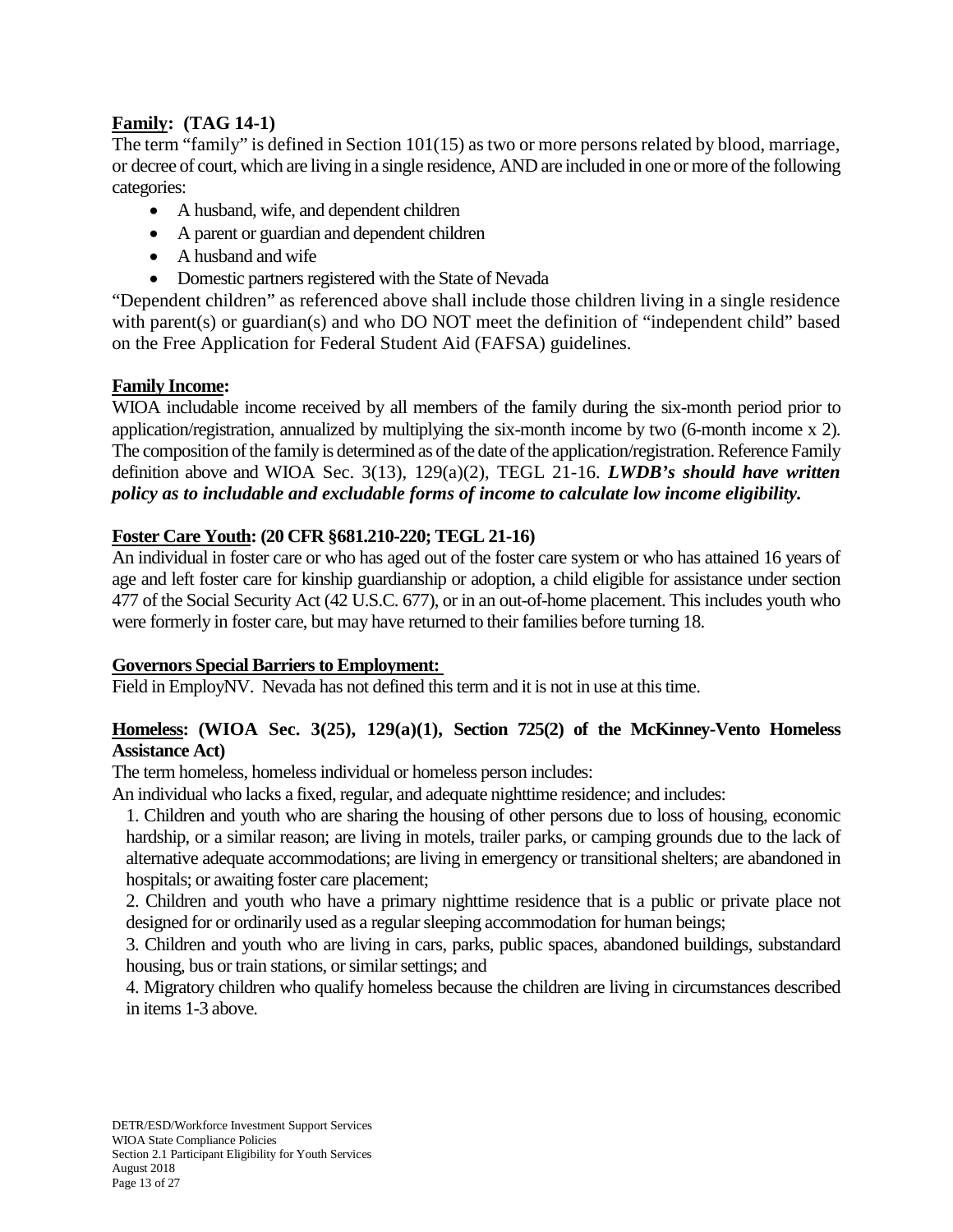## **Homeschooling: (WIOA Sec. 204)**

WIOA programs must classify ISY or OSY based on state or local educational agency. If the applicant has received educational service or participated in other school activities, they should be considered ISY. *If the applicant has not attended any school or received any educational services funded by the K-12 school system for the last quarter (9 weeks), meets the age requirements and provide proof with a copy of the Written Acknowledgement Letter, they should be considered OSY. (NRS 388D.020)*

## **Homeschooling Written Acknowledgement Letter:**

Letter provided by a school district which indicates that the parent(s) have provided the notice required by law.

## **Individual with a Disability:** (**Americans with Disabilities Act of 1990, As Amended, 42 U.S. Code 12102**)

The term disability means, with respect to an individual:

- 1. A physical or mental impairment that substantially limits one or more of the major life activities of such individual;
- 2. A record of such impairment; or
- 3. Being regarded as having such impairment.

NOTE: Excludes transitory impairments with an actual or expected duration of six months or less.

## **Individual Service Strategy (ISS): (WIOA Sec. 129(c)(1)(B); 20 CFR §681.420)**

Upon participation/enrollment into the WIOA youth program, a participant must work in cooperation with a case manager to develop, based upon an objective assessment and career planning, an individual service strategy (ISS) that identifies career pathways that include education and employment goals, and identifies achievement objectives and an appropriate mix of services. It should be reviewed and updated as appropriate. Reference LWDB policy and EmployNV User Guide for Staff.

#### **Initial Assessment:**

To determine whether the program can benefit the individual (suitability) and identify activities and services that would be appropriate, an assessment of the participant is necessary. Initial assessment is part of the overall intake process and includes the initial determination of each participant's employability, aptitudes, abilities and interests, through interviews, testing and counseling.

#### **Lacks occupational Goals or Skills:**

A youth who lacks the proficiency to perform tasks and technical functions of occupations at entry, intermediate or advanced levels. A youth who has not worked; has a poor work history (to include no work history); or has been fired from a job in the last six calendar months; or has a sporadic work history generally lacks occupational goals/skills.

#### **Literacy:**

An individual's ability to read, write, and speak in English, compute, and solve problems, at levels of proficiency necessary to function on the job, in the family of the individual, and in society.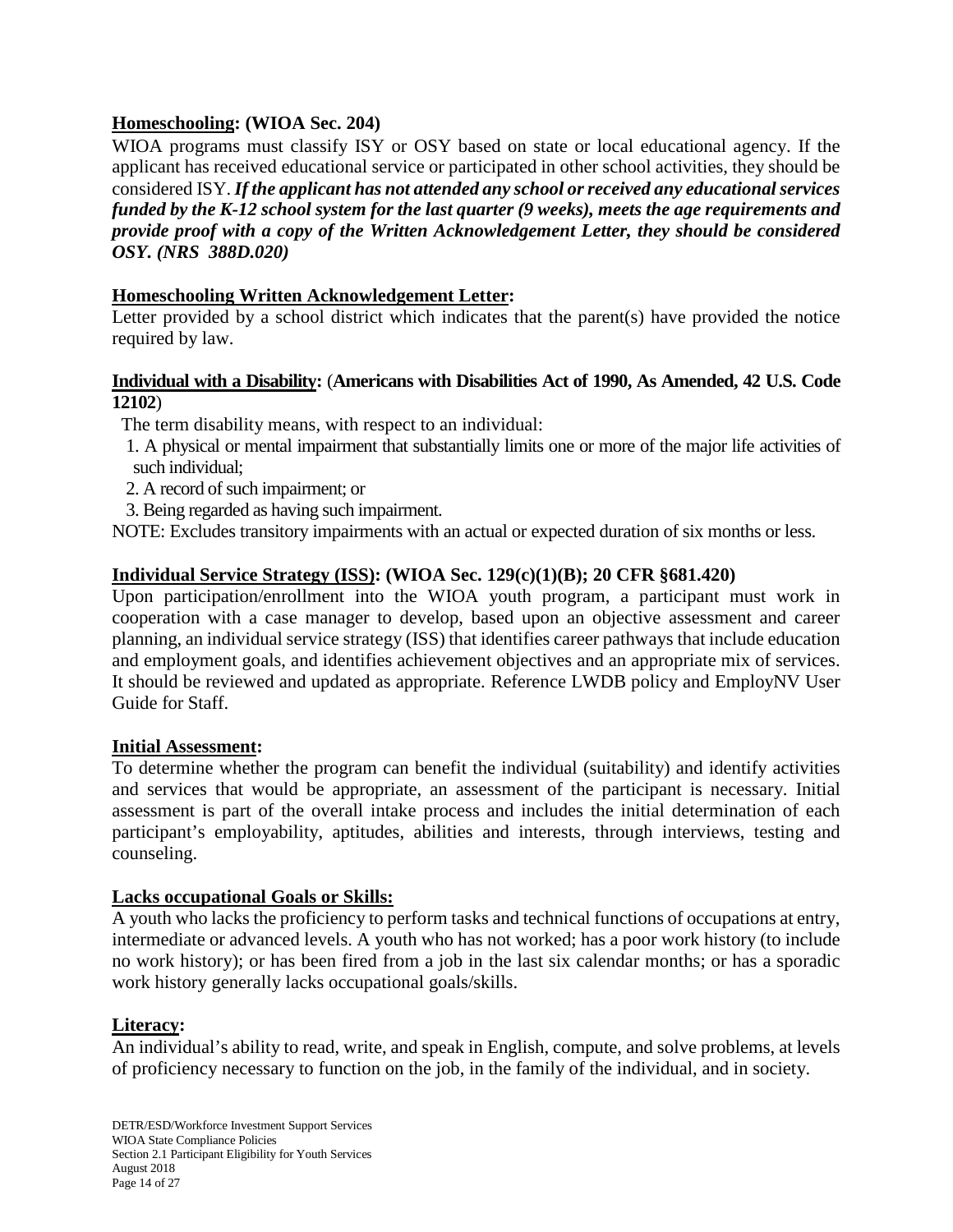## **Low Income Determination: (WIOA Sec. 3(36); WIOA Sec. 129(a)(2), 20 CFR §681.250, TEGL 21-16)**

Low-Income:

(A) In General - The term ''low-income individual'' means an individual who—

(i) receives, or in the past 6 months has received, or is a member of a family that is receiving or in the past 6 months has received, assistance through the supplemental nutrition assistance program established under the Food and Nutrition Act of 2008 (7 U.S.C. 2011 et seq.), the program of block grants to States for temporary assistance for needy families program under part A of title IV of the Social Security Act (42 U.S.C. 601 et seq.), or the supplemental security income program established under title XVI of the Social Security Act (42 U.S.C. 1381 et seq.), or State or local income-based public assistance;

(ii) is in a family with total family income that does not exceed the higher of—

(I) the poverty line; or

(II) 70 percent of the lower living standard income level;

(iii) is a homeless individual (as defined in Sec. 41403(6) of the Violence Against Women Act of 1994 (42 U.S.C. 14043e–2(6))), or a homeless child or youth (as defined under Sec. 725(2) of the McKinney-Vento Homeless Assistance Act (42 U.S.C. 11434a (2)) [no additional criteria required to meet low income determination];

(iv) receives or is eligible to receive a free or reduced price lunch under the Richard B. Russell National School Lunch Act (42 U.S.C. 1751 et seq.) [20 CFR §681.270];

(v) is a foster child on behalf of whom State or local government payments are made; [no additional criteria required to meet low income determination]; or

(vi) is an individual with a disability whose own income meets the income requirement of clause (ii), but who is a member of a family whose income does not meet this requirement.

NOTE: As provided in 20 CFR §681.210 and 681.250, TEGL 21-16 if the youth is OSY, the lowincome requirement applies only to the following categories -

- a recipient of a secondary diploma or its recognized equivalent who is either basic skills deficient or an English language learner; and
- an individual who requires additional assistance to enter or complete an educational program or to secure or hold employment.

All ISY must be low income unless they are served under the five percent exception.

#### Disabled Youth:

For an individual with a disability, income level for eligibility purposes is based on the individual's own income rather than his or her family income. WIOA Sec. 3(36) (A)(vi) states that an individual with a disability whose own income meets the low-income definition in clause (ii) (income that does not exceed the poverty line or 70 percent of the lower living standard income level), but is a member of a family whose income exceeds this income requirement is eligible for youth services (20 CFR §681.280; TEGL 21-16).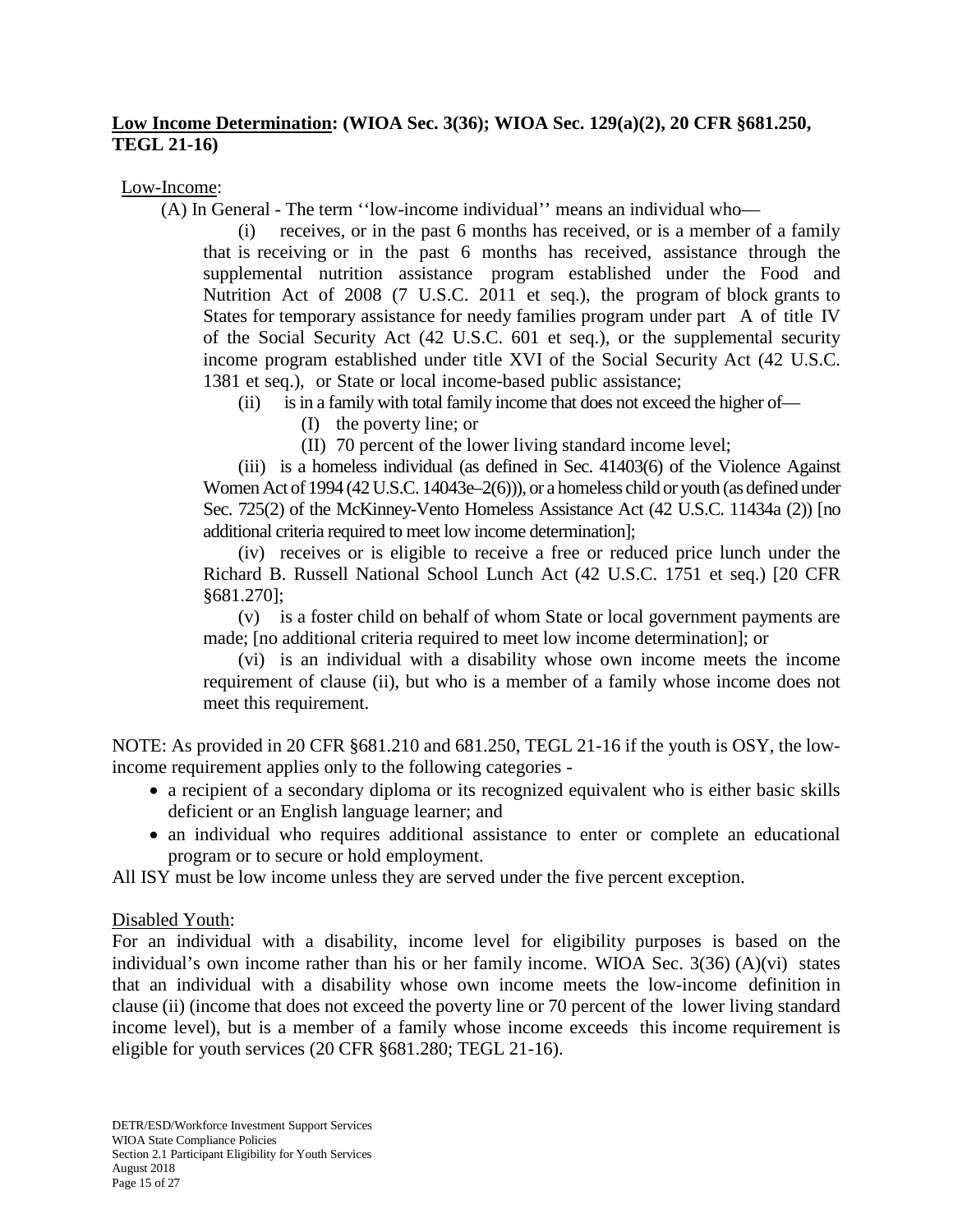Free and Reduced Price Lunch**:** (20 CFR §681.270; TEGL 21-16)

WIOA Sec. 3(36) defines a low- income individual to include an individual who receives (or is eligible to receive) a free or reduced price lunch under the Richard B. Russell National School Lunch Act. While this primarily applies to ISY, an OSY who is a parent living in the same household as a child who receives or is eligible to receive free or reduced price lunch based on their income level then the OSY based on their child's low-income qualifications.

High Poverty Area: (WIOA Sec. 129(a)(2); 20CFR §681.260; TEGL 21-16; [https://factfinder.census.gov/faces/nav/jsf/pages/index.xhtml\)](https://factfinder.census.gov/faces/nav/jsf/pages/index.xhtml)

A youth, ISY and OSY, who lives in a high poverty area is automatically considered to be a lowincome individual. A high-poverty area is a Census tract, a set of contiguous Census tracts, Indian Reservation, tribal land, or Native Alaskan Village or county that has a poverty rate of at least 30 percent as set every 5 years using American Community Survey 5-Year data. A youth qualifies as low income if the youth lives in a high poverty area. *LWDB must have written policy/procedure to determine these criteria.* Reference 20 CFR §681.260, TEGL 21-16 and Attachment 2.

Items excluded from income calculation are defined in WIOA Sec. 3(36) and include income earned while the veteran was on Active Military Duty, as well as other specifics detailed in 20 CFR §667.255.

Homeless and Foster Care Youth: (WIOA Sec. 129(a); 20 CFR 681.210 and 681.220) A homeless individual aged 16 to 24 who meets the criteria defined in sec. 41403(6) of the violence Against Women Act of 1994 (42 U.S.C. 14043e– 2(6)), a homeless child or youth aged 16 to 24 who meets the criteria defined in sec. 725(2) of the McKinney-Vento Homeless Assistance Act (42 U.S.C. 11434a(2)) or a runaway;

Lower Living Standard Income Level: (LLSIL) (WIOA Sec. 36(B); TEGL 21-16)

Based on family income, the term ''lower living standard income level'' means that income level (adjusted for regional, metropolitan, urban, and rural differences and family size) determined annually by the Secretary of Labor based on the most recent lower living family budget issued by the Secretary. A youth is considered low income if the youth is in a family with the total family income that does not exceed the higher of the poverty line or 70 percent of the LLSIL, except in cases where only the youth's income (disabled youth) is considered. This is issued from the state each year in memo form. It must be disseminated to service providers upon issuance.

## What Counts as Income:

WIOA programs must include monetary compensation for services i.e. wages, tips, salary, commissions or fees before any deductions, payments of unemployment compensation, child support payments and Social Security benefits not described in WIOA Sec. 3(36) as income (list not all inclusive) determining eligibility based on low income status for the complete six month period prior to application. Excluded income (income that does not count towards the eligibility calculations) is defined in WIOA Sec. 3(36).

*LWDB must have written policy of all includable income requirements for use with low income calculations.*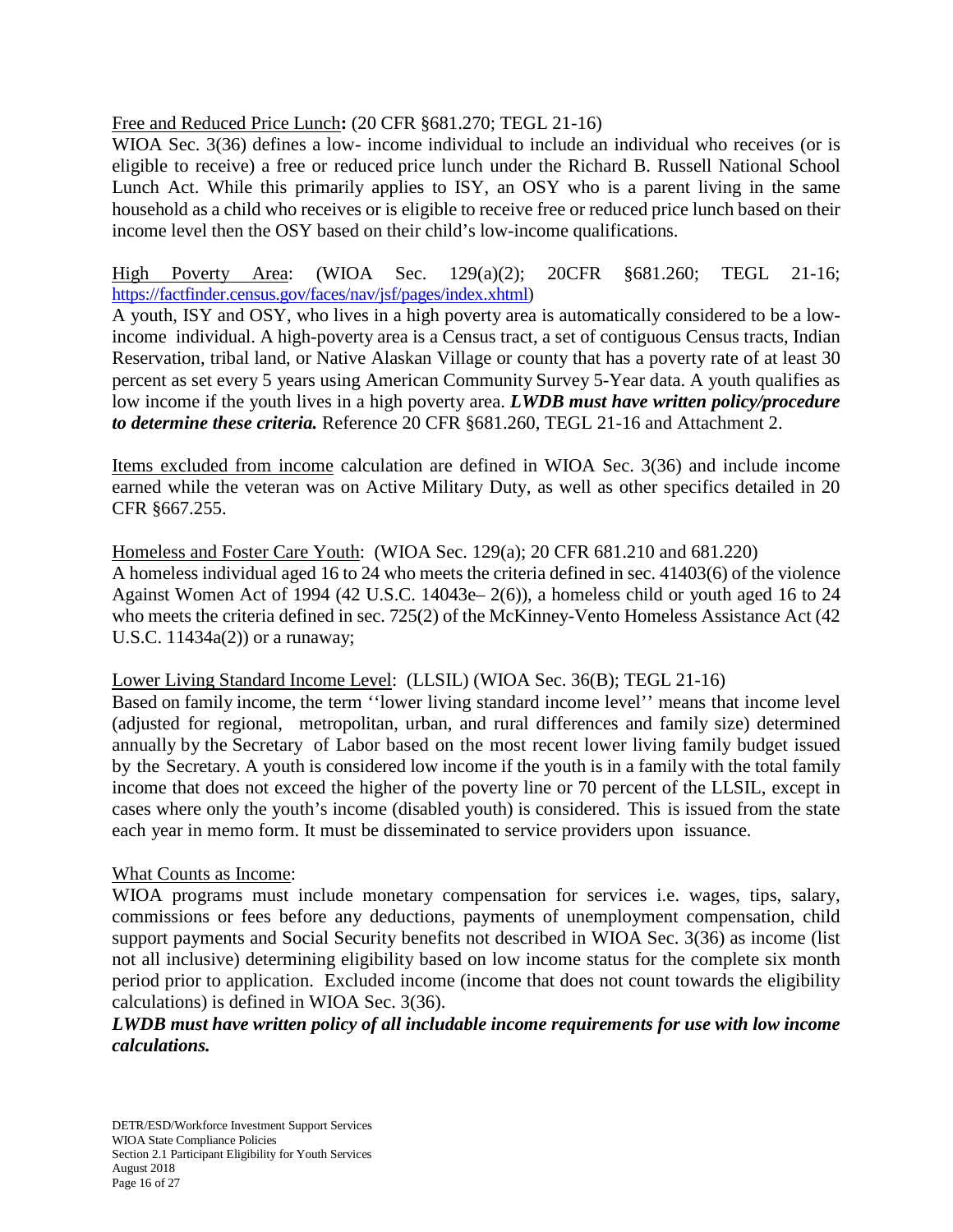NOTE: Family (family size) is defined in 20 CFR 675.300; TAG 14-1. Additionally, if an individual is not living in a single residence with other family members, that individual is not a member of a family for the purposes of WIOA income calculations (TEGL 21-16). Required documentation, file/MIS, per LWDB requirements.

## Low Income Exception: (20 CFR §681.250(c))

WIOA allows a low-income exception where five percent of all WIOA youth participants may be participants who ordinarily would be required to be low-income for eligibility purposes and who meet all other eligibility criteria for WIOA youth except the low-income criteria. A program must calculate the five percent based on the percent of newly enrolled youth served by the program in the local area's WIOA youth program in a given program year.

## **Not Attending School: (20 CFR §681.230)**

In general, the applicable State law for secondary and post-secondary institutions defines ''school.'' However, for purposes of WIOA, the Department does not consider providers of Adult Education under title II of WIOA, YouthBuild programs, the Job Corps programs, high school equivalency programs, or dropout re-engagement programs to be schools. Therefore, WIOA youth programs may consider a youth to be OSY for purposes of WIOA youth program eligibility if they are attending the above mentioned. If the youth is attending high school equivalency programs funded by the public K-12 school system and, are classified by the school system as still enrolled in school, they are considered ISY.

## **Nondiscrimination: (WIOA Sec. 188)**

No individual may be excluded from participation in, denied the benefits of, subjected to discrimination under, or denied employment in the administration of or in connection with, any such program or activity because of race, color, religion, sex, national origin, age, disability, political affiliation or belief. Participation in programs and activities must also be available to citizens and nations of the United States, lawfully admitted permanent resident aliens, refugees, asylees, and parolees, and other immigrants authorized by the Attorney General to work in the United States. Individuals with employment authorization may access any WIOA services for which they otherwise would qualify.

#### **Objective Assessment: (WIOA Sec. 129(c)(1)(A); 20 CFR 681.420; TEGL, 21-16)**

A process that identifies the academic levels, skill levels, and service needs of each participant. Such assessment shall also include a review of basic skills, occupational skills, prior work experience, employability interests, aptitudes (including interests and aptitudes for nontraditional jobs), supportive service needs, and developmental needs for the purpose of identifying appropriate services and career pathways for participants. Youth also need access to reliable information about career opportunities (based on labor market information) that provide living wage, including information about education, entry requirements, and income potential. Youth with disabilities may also need information on benefits planning, workplace supports (e.g., assistive technology), and accommodations, and may also benefit from less formalized careerrelated assessment such as discovery techniques.

## **Offender: (WIOA Sec. 3(38); TEGL 21-16)**

The term ''offender'' means an adult or juvenile -

DETR/ESD/Workforce Investment Support Services WIOA State Compliance Policies Section 2.1 Participant Eligibility for Youth Services August 2018 Page 17 of 27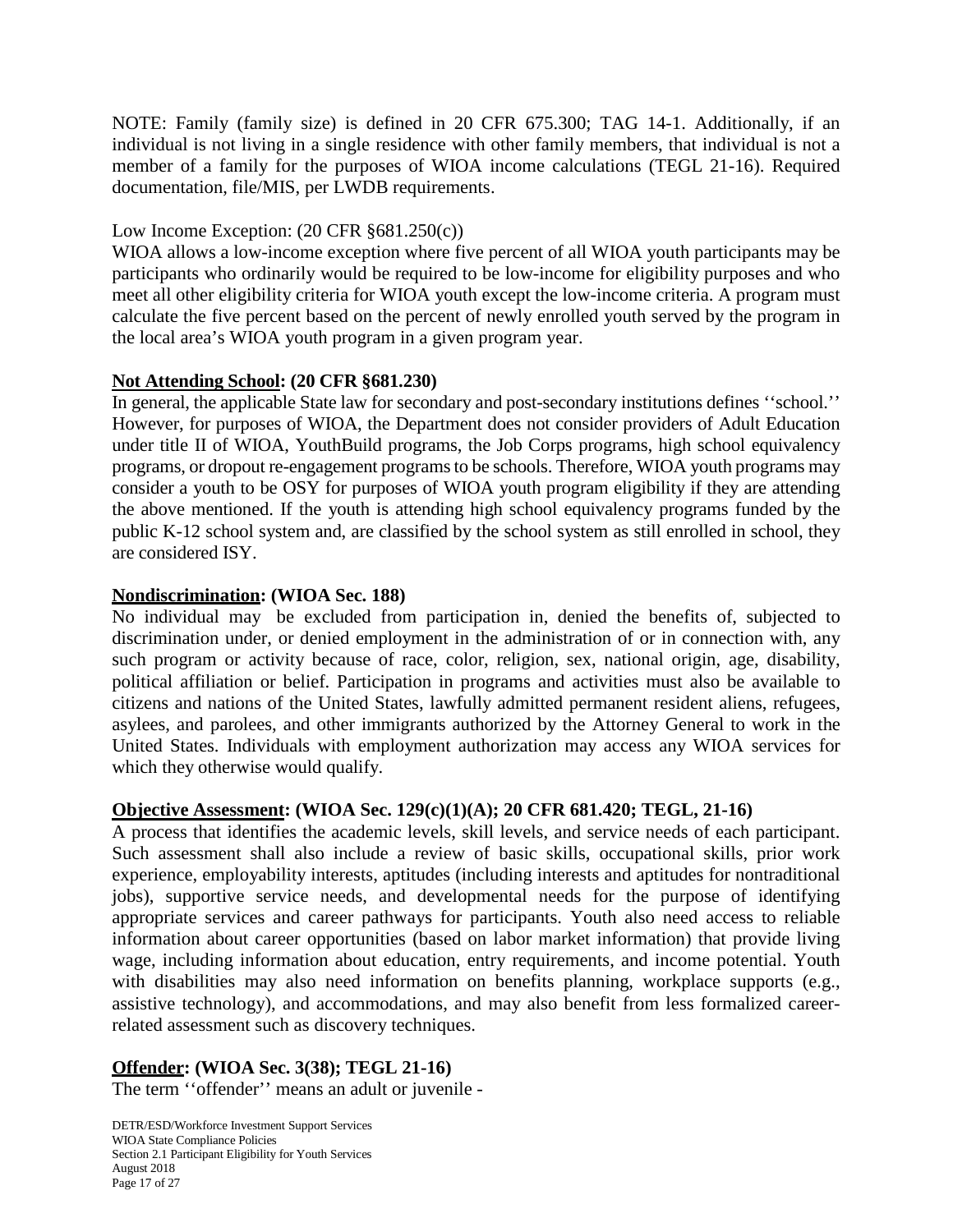- (A)who is or has been subject to any stage of the criminal justice process, and for whom services under this Act may be beneficial; or
- (B) who requires assistance in overcoming artificial barriers to employment resulting from a record of arrest or conviction.

## **Out of Home Placement:**

Out of home placements for custody and non-custody children must ensure that the safety, wellbeing, permanency, and best interests of the child are met. When a child is taken into protective custody or requires a placement change, the child welfare agency will identify the best placement for the child that will meet their unique, individual needs and limit the amount of trauma experienced by the child due to their removal from their home or change in placement. Reference Titles IV-E and IV-B of the Social Security Act 42 U.S.C. §§ 620-632, 670-679 as amended by: Adoption and Safe Families Act of 1997 (ASFA), P.L. 105-89; Fostering Connections to Success and Increasing Adoptions Act of 2008, P.L. 110-351, and Child and Family Services Improvement and Innovation Act of 2011, P.L. 112-34; NRS 127; 128; 432B.457; 550 NAC 432B.250; NAC 424.

## **Participant:**

An individual who has been determined to be eligible to participate in and who is receiving services (except follow-up services authorized under this title) funded by a WIOA Title IB program in either a physical location or remotely through electronic technologies. Participation shall be deemed to commence on the first day, following determination of eligibility, on which the individual began receiving services provided under this title.

#### **Pell Grant:**

The Federal Pell Grant Program provides need-based grants to low-income undergraduate and certain post baccalaureate students to promote access to postsecondary education.

#### **Postsecondary Educational Institute: (WIOA Sec. 203(14))**

(A) an institution of higher education that provides not less than a 2-year program of instruction that is acceptable for credit toward a bachelor's degree;

(B) a tribally controlled college or university; or

(C) a nonprofit educational institution offering certificate or apprenticeship programs at the postsecondary level. Reference NRS 396 and NAC 394.

#### **Priorities Established by the Governor or Local Boards:**

Field in EmployNV not being used at this time. Local Boards must request approval for use of this field.

#### **Pregnant or Parenting: (TEGL 21-16)**

An individual who is parenting can be a mother or father, custodial or non-custodial as long as at time of participation(enrollment) the youth is within the WIOA youth age eligibility. A pregnant individual can only be the expectant mother.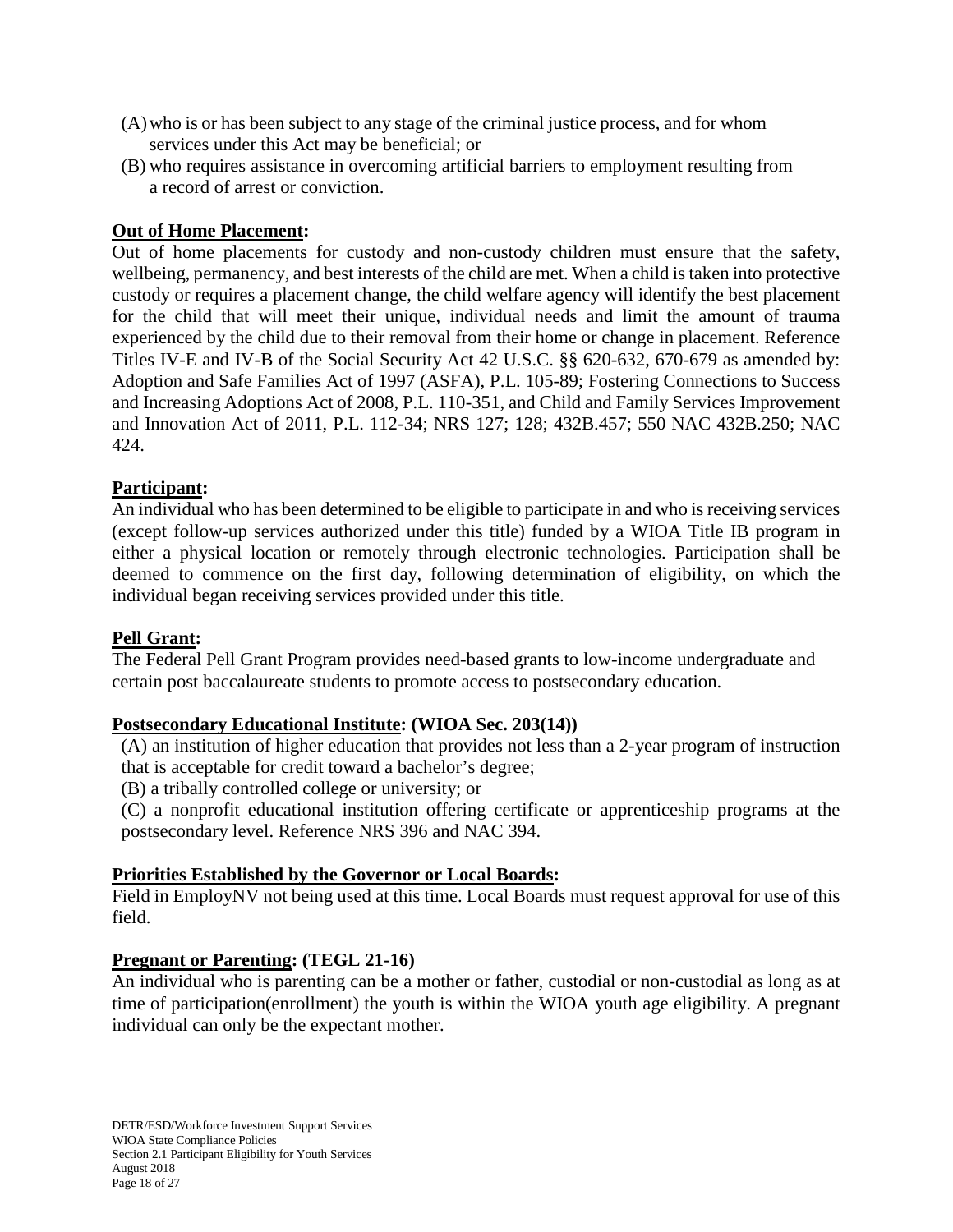#### **Release of Information:**

State and federal privacy laws were enacted to safeguard an individual's privacy from the misuse of federal and state records and to provide individuals access to their records. Access to files should be granted on a "need to know" basis. If other agencies, prospective employers, or other individuals request access to information in a file, authorization of release for the information should be obtained from the participant. Access to the records from other agencies may also require authorization for release of information.

#### **Runaway Youth:**

A runaway is a person under 18 years of age who absents themselves from home or place of legal residence without the permission of his or her family.

#### **School Dropout:**

The term "school dropout" applies to an individual who is no longer attending any school and who has not received a secondary school diploma or its recognized equivalent. Youth enrolled in alternative schools are not school dropouts. Dropping out of post-secondary school does not qualify.

#### **Secondary Education: (NRS 392.040, NRS 388.020, NRS 388.5223; NRS 392.040)**

Grades 6-12 unless otherwise noted.

## **Selective Service Registration Requirements: (WIOA Sec. 189 (h); TEGL 11-11)**

Each male individual participating in any program or activity established under WIOA, or receiving any assistance or benefit under WIOA, must comply with Section 3 of the Military Selective Service Act. *Local Boards must have written policy addressing Selective Service compliance.*

#### **Self-Attestation:**

Self-attestation (also referred to as a participant or applicant statement) occurs when a participant (applicant) states his or her status for a particular data element, such as pregnant or parenting youth, and then signs and dates a form acknowledging this status. The key elements for selfattestation are: (a) a participant (applicant) identifying his or her status for a permitted data element and (b) signing and dating a form attesting to this self-identification (with a disclaimer concerning the self-identification). These forms of documentation are only allowed in certain circumstances and as a last resort due to Federal requirements in DEV. Reference **Required/Acceptable File/MIS Documentation** later in this policy.

#### **State MIS:**

For the purpose of policy and DEV, State MIS refers to specific, detailed information that is stored in the state's information system that supports a data element. TEGL 06-14, Attachment A

#### **Ticket to Work:**

Social Security Administration; Ticket to Work expands the vocational services available to people on Social Security Disability Insurance (SSDI) and Social Security Insurance (SSI) and provides additional protections to people's disability benefits as incentives for them to attempt to return to work.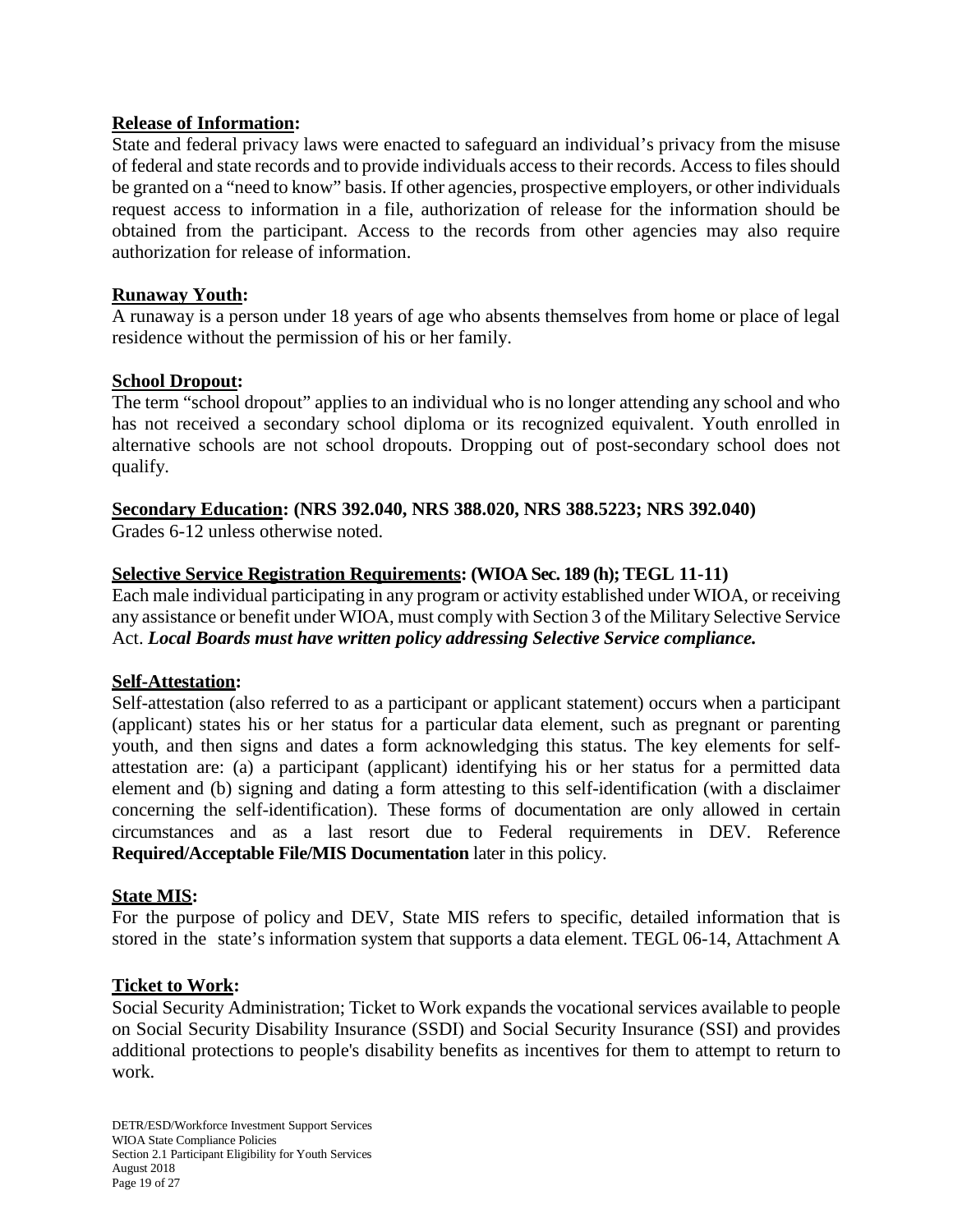## **Unemployment Eligibility Status/ UC Eligibility Status/Claimant:**

Payments made by the state or other authorized bodies to unemployed people.

Unemployment Insurance status as a claimant; receiving unemployment compensation benefits. Unemployment Insurance status as an exhaustee; has received, prior to such week, all of the regular compensation that was available under the applicable State law or any other State law. (20 CFR 615.5)

## **Work History**:

Appropriate documentation indicating participant's employment title, wage, experience, skills and employer. At a minimum, work history must adequately document skills and abilities related to employment.

**NOTE:** Self-attestation forms, telephone verification forms and or participant applications must be completed in their entirety dated and signed by the appropriate parties and participant and contain all relevant information the form is intended to provide.

In addition, the use of self-attestation forms, where applicable, should be used as the last resort and only when all other avenues of proof have been exhausted.

All Grantees must take the steps necessary to ensure the privacy of all Personally Identifiable Information (PII) obtained from participants and/or other individuals and to protect such information from unauthorized disclosure. Ref. TEGL 39-11.

## **Required/Acceptable File/MIS Documentation**

The MIS contains upload/link/scan documentation capabilities. Verify buttons which result in a dropdown table are strategically placed within the system. The upload associated with the verify buttons, or hard case file document(s) must be legible and match SCP/DEV requirements and verify table selection. *Legible back up documentation to substantiate eligibility must be kept in hard case or MIS file and available upon request and/or during monitoring.*

**NOTE:** When given the choice of "Other Applicable Documentation" is given, this does not include using self-attestation or applicant statements.

## **Authorization to Work in US/ Employment Authorization Documentation:**

Verification Documents that Satisfy List A of the I-9 **or** Verification Document(s) that satisfy List B and C of the I-9@ <http://www.uscis.gov/sites/default/files/files/form/i-9.pdf>

## **Basic Skills Deficient (low level of literacy levels):**

Hard copy Standardized assessments test results or school records and MIS case note documentation.

## **Alternate Education (Alternative, Adult Education, Youth Build, Job Corps):**

Written documentation from educational program indicating that participant is enrolled and attending.

**Assessment and Date Administered:** Reference DEV, EmployNV User Manual and LWDB policy.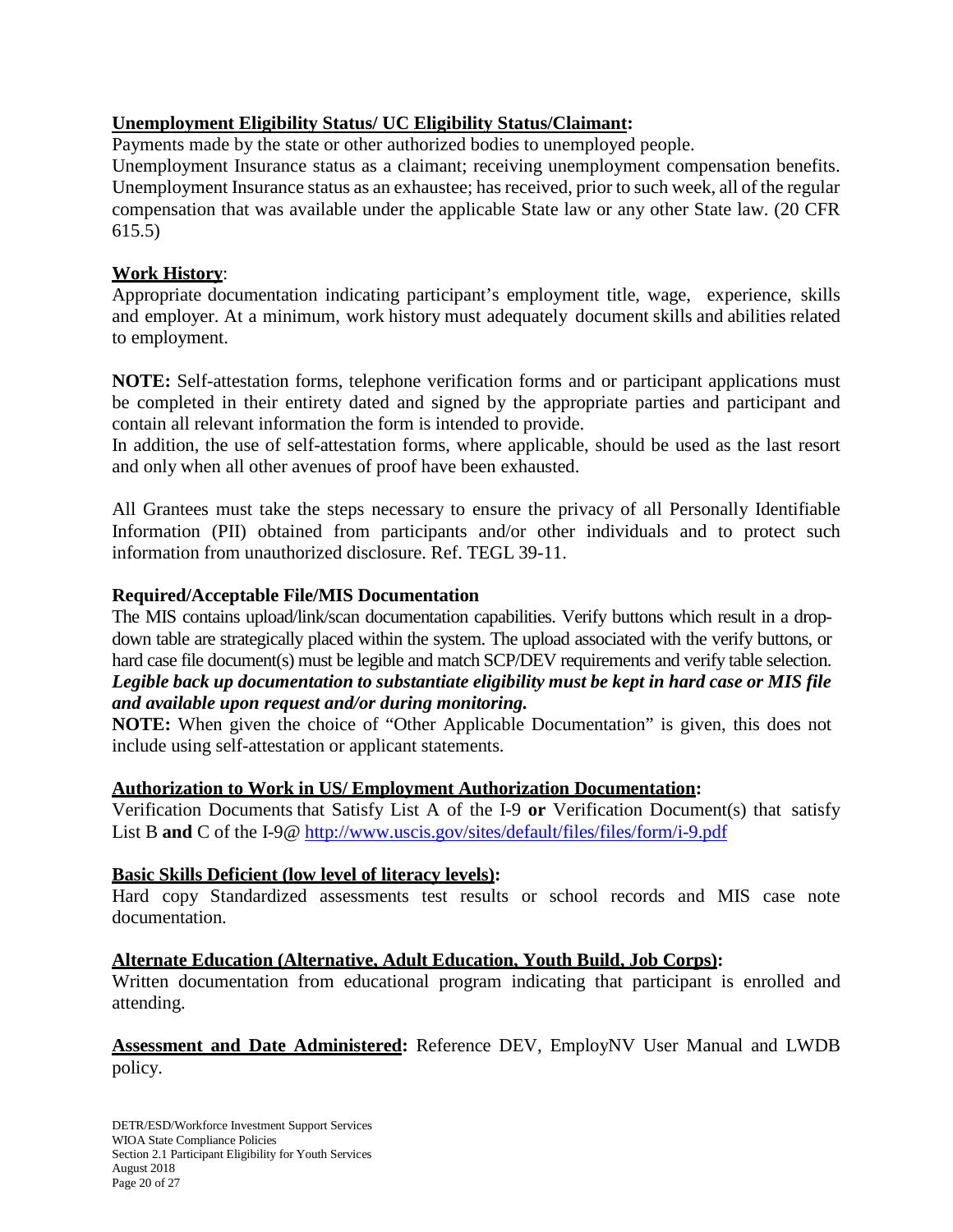## **Barriers to Employment:**

Necessary documentation collected to confirm the barrier and as identified in the registration process.

## **Basic Literacy Skills Deficiency:**

Standardized assessment tests, official school records.

## **Credential Type:**

Transcript, certificates, diploma, surveys, case notes.

## **Credential, Certificate, Degree Date Attained:**

Transcript, certificates, diploma, letter or other documentation from school system. Attainment date (date on form) must match MIS month day and year.

**Certificate or Degree Attainment:** Transcript, certificates, diploma, letter or other documentation from school system.

## **Date of Birth/Age:**

Hard or electronic copy of one of the following that shows proof of date/age on its surface; Baptismal record, birth certificate, DD-214, Report of Transfer or Discharge paper, Federal/ State driver's license or identification card, passport, hospital record of birth, public assistance/social service records, official school records or ID card, work permit, cross match with Department of Vital Statistics or tribal records

#### **Displaced Homemaker:**

Divorce decree, death certificate, layoff notice, UI records, letter from social services, applicant statements, bank statements, or other applicable documentation.

#### **Documents that establish** *both* **Identity and Employment Authorization:**

Reference Department of Homeland Security U.S. Citizenship and Immigration Services List of Acceptable Documents LIST A at <http://www.uscis.gov/sites/default/files/files/form/i-9.pdf>

#### **Documents that establish Identity:**

Reference Department of Homeland Security U.S. Citizenship and Immigration Services List of Acceptable Documents LIST B at <http://www.uscis.gov/sites/default/files/files/form/i-9.pdf>

#### **Documents that establish Employment Authorization:**

Reference Department of Homeland Security U.S. Citizenship and Immigration Services List of Acceptable Documents LIST C at <http://www.uscis.gov/sites/default/files/files/form/i-9.pdf>

## **Educational attainment one or more grade levels below the grade level appropriate for individual's age:**

School records, school verification; including case notes indicating the case manager has viewed and verified any of the listed documents.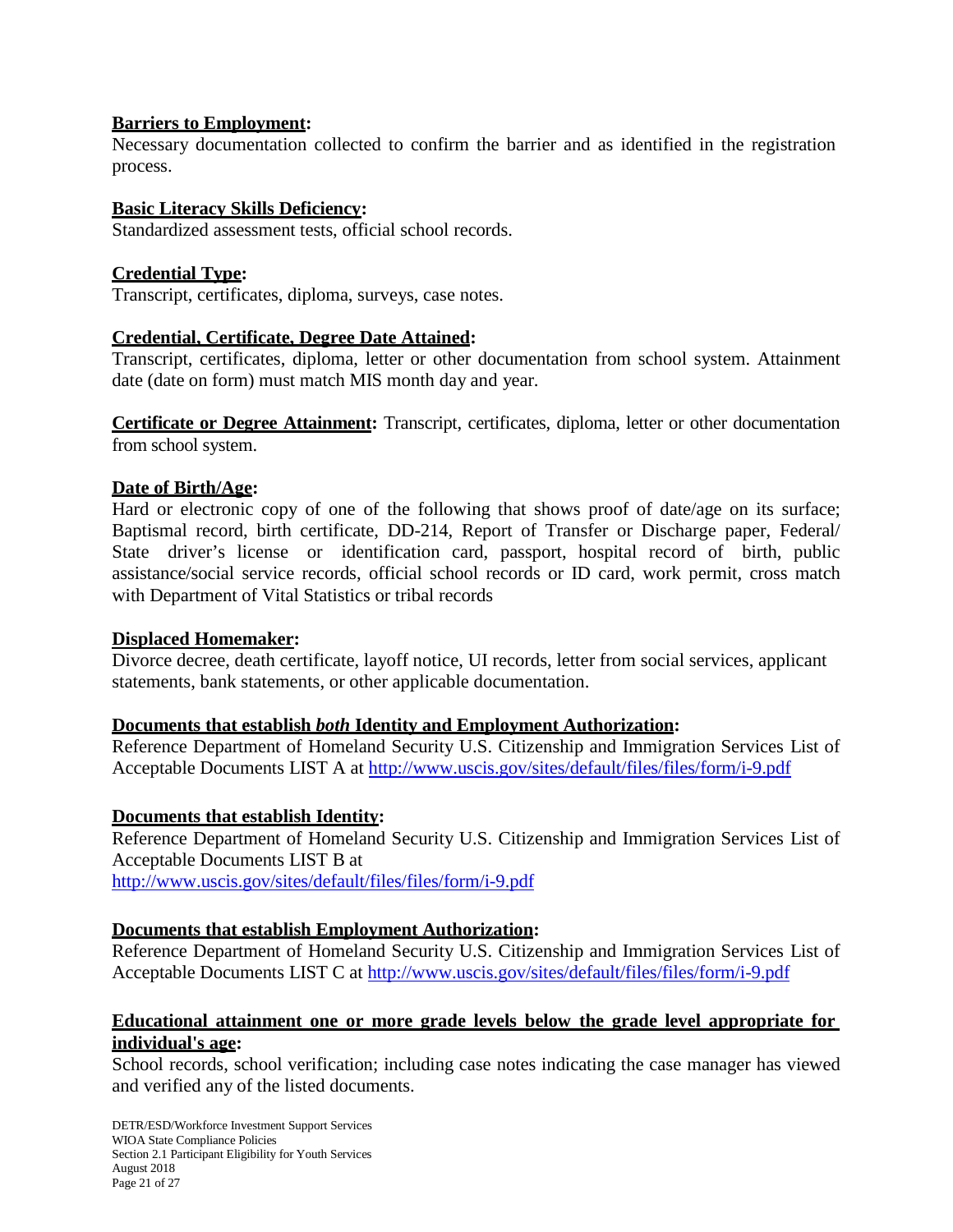## **Eligible Veteran Status:**

DD214, cross match with Veteran's data, letter from Veteran's Administration.

#### **Eligible Migrant and Seasonal Farmworker:**

Data to confirm eligibility per WIOA Sec. 167(i).

#### **Employment Status at Participation:**

Self-Attestation form, registration/application or a case note.

#### **Employment after 2nd, and 4th exit quarter:**

Supplemental through case management, survey, verification with employer, wage record systems, case notes, follow-up.

#### **English Learner:**

Observation and as indicated in MIS record, WIOA intake or registration form, self-attestation.

#### **Enrolled in Education:**

Applicable records from educational institution to certify enrollment, case note with verification from educational institution or training provider that participant is enrolled in education.

#### **Exemption:**

**S**ee Other Reason for Exit.

#### **Family Income:**

Alimony Agreement, applicant statement, award letter from veteran's administration, bank statements, compensation award letter, court award letter, pension statement, employer statement/contact, family or business financial records, housing authority verification, pay stubs, public assistance records, quarterly estimated tax for self-employed, Social Security benefits, UI documents, appropriate documentation from local or federal entities that show receivin g or is eligible for a free or reduced price school lunch.

#### **Family Size:**

Acceptable identification cards for each family member, rental or lease agreement, social service records, school/reduced or free lunch program records, most recent tax return.

#### **Follow-Up Services:**

Activity/sign in sheets, attendance records, vendor contact, State MIS, case notes, WIA/WIOA status forms indicating service received.

#### **Food Stamps:** see Snap.

**Foster Care Youth:** (in or who have aged out of):

Written confirmation from social service agency, court records, Foster Care payment records, telephone verification form with appropriate governmental agency, self-attestation.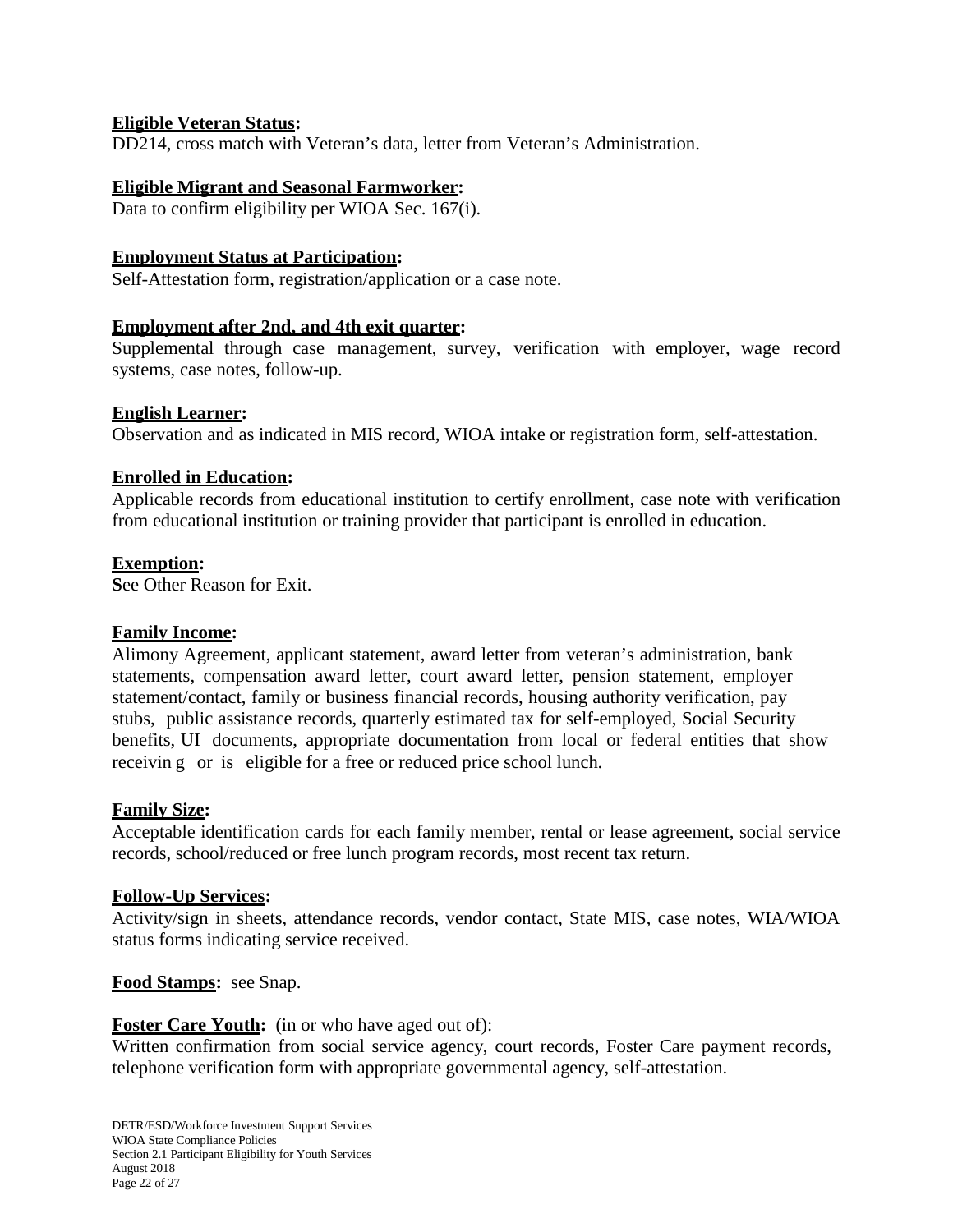## **Free/Reduced-Price Lunch:**

Written documentation from school/district showing that the individual or entire school/district is eligible.

## **General Assistance:**

Public Assistance Records/printout, copy of authorization to receive cash public assistance, copy of public assistance check, medical card showing cash grant status, public assistance identification card showing grant status, statement from Social Service Agency, Refugee Assistance Records, other applicable documentation.

## **Highest Education Level Completed:**

Self-Attestation, other applicable documentation.

## **High Poverty Area: (TEGL 21-16/ Attachment 2[/www.FactFinder.Census.Gov](http://www.factfinder.census.gov/) )**

LWDB's should use the information found on the website to map out high poverty areas in their local workforce area at least once every five years. This information must be communicated and monitored to the program level. Programs must document this in case notes and upload relevant information into EmployNV.

## **Homeless:**

Written statements from an individual providing residence, shelter or social service agency, WIOA intake or registration form, self-attestation.

## **Homeschooling**:

School district Acknowledgement Letter.

## **Individual with disability:** (for income eligibility purposes)

Letter from drug or alcohol rehabilitation agency, letter from IEP team stating specific disability, medical records, physician's statement, psychiatrist's/psychologist's diagnosis, rehabilitation evaluation, school record stating specific disability, social service records/referral, Social Security Administration disability records, Veterans Administration letter/records, vocational rehabilitation letter, observable condition (applicant statement needed), sheltered workshop certification, workers compensation record; including case notes indicating the case manager has viewed and verified any of the listed documents.

#### **In School:**

Applicable records from an educational institution.

## **Low Levels of Literacy:**

Documentation, that the participant is unable to read, write, and speak English; compute and solve problems at levels of proficiency necessary to function on the job, in the family of the participant, or in society.

## **Most Resent Date Received Educational, Summer Employment or Leadership Opportunities:**

Activity/sign in sheets, attendance records, vendor contact, State MIS, case notes, WIA/WIOA status forms indicating service received.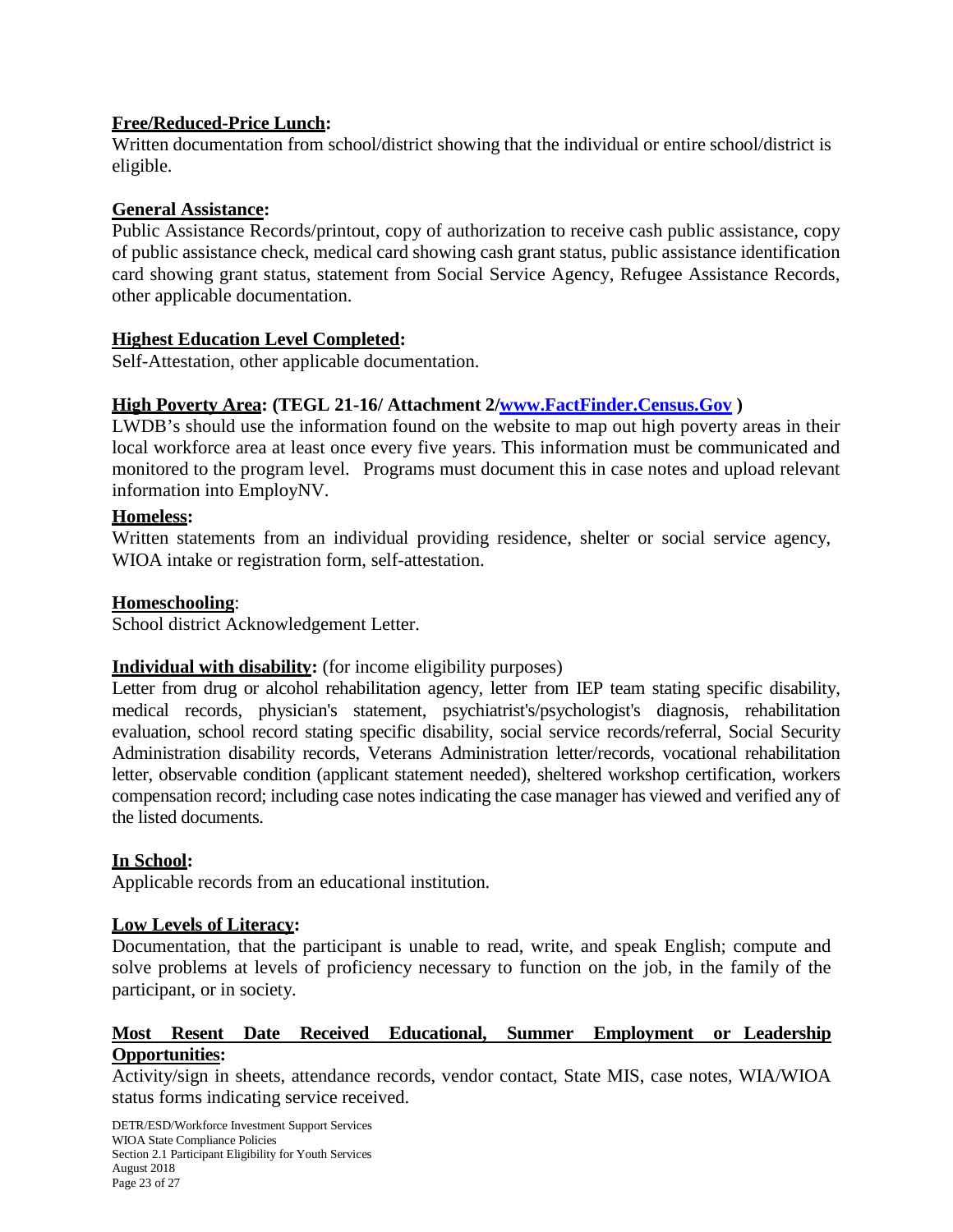## **Measurable Skills Gain: (Reference TEGL 10-16)**

- **Education Achievement:** Documentation that participant achieved at least one educational functioning level in an education program that provides instruction below a post-secondary level.
- **Secondary/Post**-**Secondary Transcript/Report Card:** Documentation from education institution for one academic year (or 24 credit hours) showing participant is achieving the state unit's policies for academic standards.
- **Training Milestones:** Documentation from employer/training provider participant had a satisfactory or better progress report towards established milestones. (e.g. completion of OJT, completion of one year of registered apprenticeship programs, etc.)
- **Skills Progression:** Documentation participant successfully completed a required exam required for a particular occupation, or progress in attaining technical or occupational skills as evident by trade –related benchmarks such as knowledge based exams.

Data must match documentation scanned into MIS or in hard file.

## **Measurable Skills Gain, Date of Most Resent:**

Record data in MIS, dates must **match** documentation scanned into MIS or in hard file.

## **Native American Populations:**

Documentation collected to prove eligibility per WIOA Sec. 166(b).

#### **Nonimmigrant Alien Authorization to Work for a Specific Employer because of status:**

- a. Foreign passport; and
- b. Form I-94 or Form I-94A that has the following:
	- 1. The same name on the passport and
	- 2. An endorsement of the alien's nonimmigrant status as long as that period of endorsement has not yet expired and the proposed employment is not in conflict any restrictions or limitations identified on the form.

#### **Offender (ex):**

Documentation from juvenile or adult criminal justice system, documented phone call with court or probation representatives, WIOA intake or registration form, self-attestation.

#### **Other Public Assistance:**

Copy of authorization to receive cash public assistance, copy of public assistance check, medical card showing cash grant status, public assistance records, refugee assistance records, cross-match with public assistance data base.

#### **Other Reason for Exit (exemption):**

Information from partner services MIS systems, WIA/WIOA status/exit form, case notes, information from institution or facility.

#### **Out of Home Placement:**

Letter from appropriate State/local Social Service Agency, Self-Attestation, Telephone

DETR/ESD/Workforce Investment Support Services WIOA State Compliance Policies Section 2.1 Participant Eligibility for Youth Services August 2018 Page 24 of 27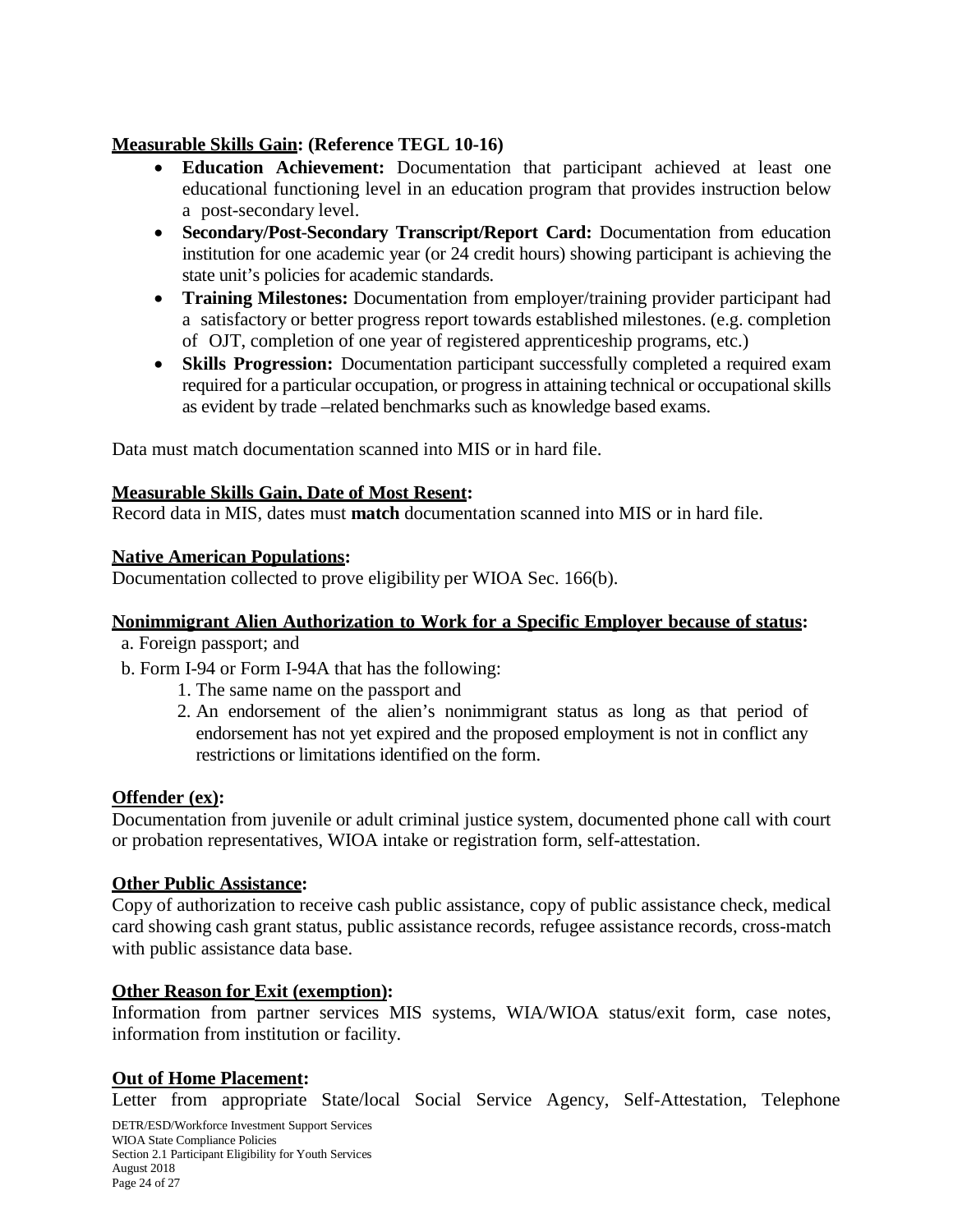Verification with governmental agency, other applicable documentation.

## **Out of School:**

For School Drop Outs *or* individuals that have not attended school for at least the most recent complete school year calendar quarter**;** appropriate school/justice records notating required documentation, secondary school diploma or its equivalent recipient who is basic skills deficient or an English language learner.

## **Pregnant or Parenting Youth:**

Copy of child's birth certificate, baptismal record, observation of pregnancy status, doctor's note confirming pregnancy, intake/registration forms, self-attestation.

## **Refugee Cash:**

Public Assistance Records/printout, copy of authorization to receive cash public assistance, copy of Public Assistance check, medical card showing cash grant status, Public assistance identification card showing grant status, statement from Social Service Agency, Self-Attestation, telephone verification with governmental agency, other applicable documentation.

#### **Runaway Youth:**

Written statements from an individual providing residence, shelter or social service agency, WIA intake/registration form, self-attestation.

#### **School status at participation:**

Applicable records from education institution (certificate, diploma, attendance record, transcripts, drop out letter, school documentation), State MIS, WIOA intake/registration forms, self- attestation.

#### **School Status at Exit:**

Transcripts, certificate, diploma, survey, case notes.

#### **Section 477 Social Security:**

Letter from appropriate state/local agency, self-attestation, telephone verification, other applicable documentation.

#### **Selective Service Registration:**

Acknowledgment letter from Selective Service, Report of Transfer or Discharge, DD-214, registration process, Selective Service Advisory Opinion letter, Selective Service registration record (Form 3A), Selective Service registration card, Selective Service system contact, Selective Service verification form, stamped post office receipt of registration, registration status information letter, local area determination of unknowing/not willful failure to register; including case notes indicating the case manager has viewed and verified any of the listed documents.

#### **Social Security Disability Insurance Income (SSDI**)**:**

Public assistance records, copy of authorization to receive cash public assistance, medical card showing cash grant status, Public assistance identification card showing grant status, statement from Social Service Agency Refugee Assistance, Cross match with public assistance database, other applicable documentation.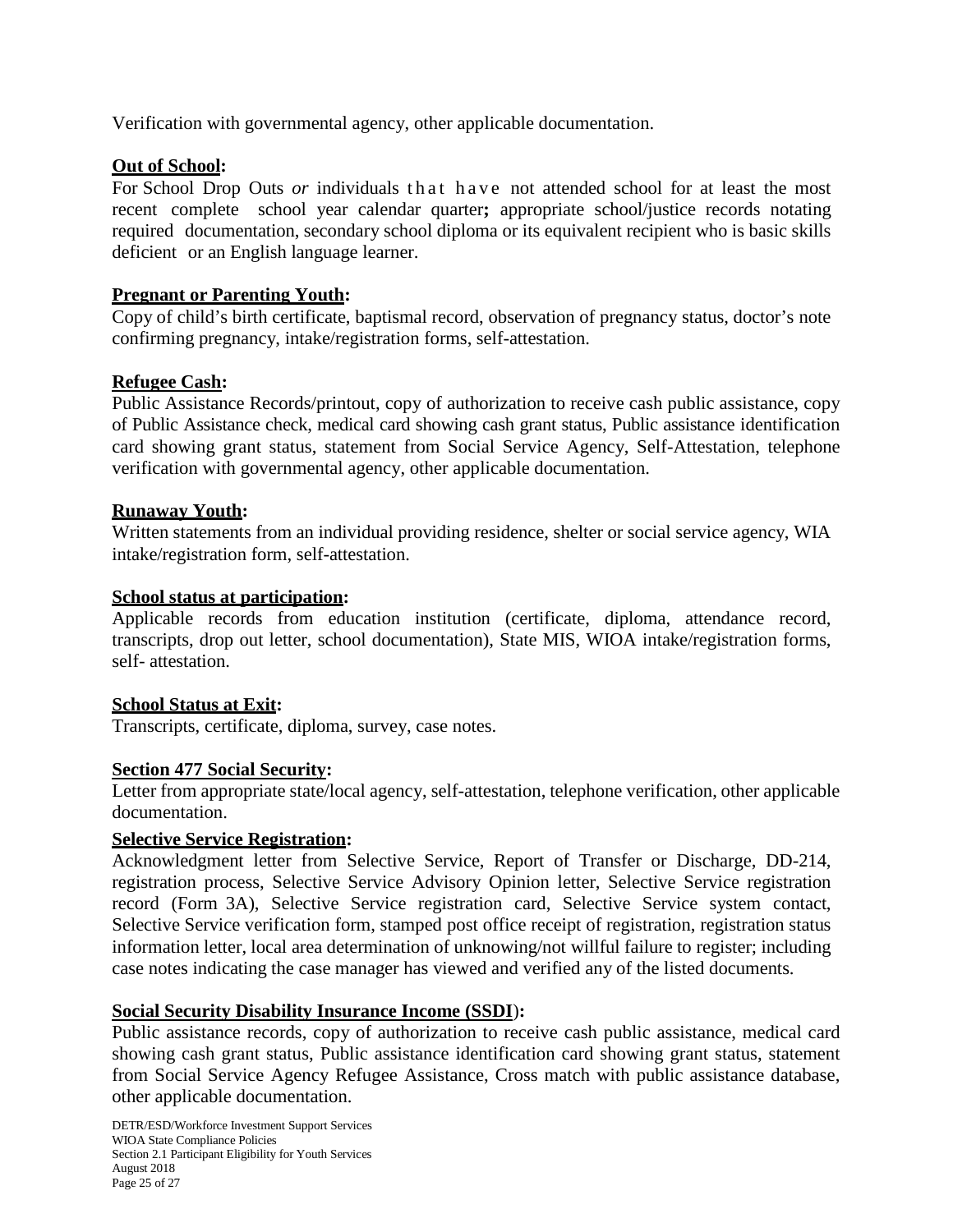## **Substantial Cultural Barriers:**

Indicated in MIS and ISS.

## **Social Security Number:**

Social Security Card, Social Security Administration printout that contains the applicants' name and social security number.

## **Supplemental Nutrition Assistance Program (SNAP):**

Notice of decision form Social Service Agency, public assistance records/printout, Cross-match form with Social Service Agency (copy of EBT card not acceptable).

## **Supplemental Social Security (SSI):**

Public assistance records/printout (SSI), copy of authorization to receive cash public assistance (SSI), medical card showing cash grant status (SSI), Public assistance identification card showing grant status (SSI), statement from Social Service Agency (SSI), proof of receipt of SSI income, other applicable documentation.

## **TANF Recipient:**

Copy of public assistance records, Cross-match with Social Service Agency.

## **Unemployment Compensation (UC/UI):**

UC/UI records (benefits history, wage records), other applicable documentation.

#### **Veteran's status:**

DD-214, Cross-match with veteran's data, letter from Veteran's Administration.

## **Within 2 Years Exhaust TANF:**

Applicable documentation accompanied by a case note.

#### **Within Compulsory Age:**

School records, self- attestation, other applicable documentation.

## **Youth Who Needs Additional Assistance to Enter or Complete an Educational Program or to Secure or Hold Employment:**

School records, medical or social services referral, criminal or civil referral, acceptable standardized test scores, WIOA intake or registration forms, self-attestation, other applicable documentation that would substantiate an eligibility item specified earlier in this policy.

## **Youth Placement Information:**

Cross match with other agencies, apprenticeship verification, documentation from military service, advanced training, post-secondary education, transcripts, registration forms, employer contact, wage records, case notes.